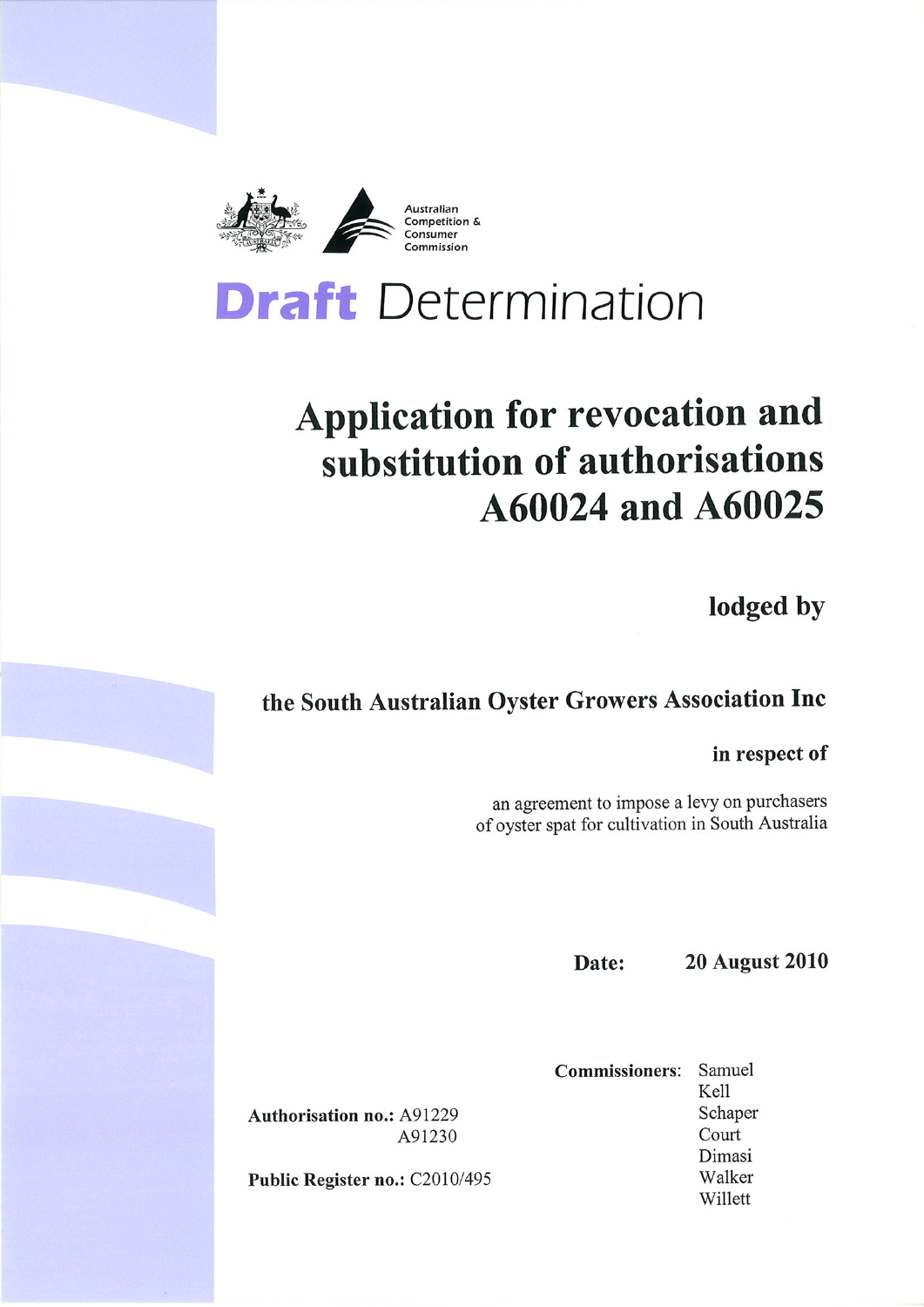## **Summary**

The ACCC proposes to revoke authorisations A60024 and A60025 and grant authorisations A91229 and A91230 in substitution. The substitute authorisations are for an agreement between the South Australian Oyster Growers Association Inc and five oyster hatcheries to impose a levy on purchasers of oyster spat for cultivation in South Australia.

The ACCC proposes to grant authorisation for 10 years.

The South Australian Oyster Growers Association Inc (SAOGA) is an industry association that supports and represents South Australian oyster growers. The South Australian Oyster Research Council Pty Ltd (SAORC) was created in 1998 to act as the research body of SAOGA.

Commercial oyster production is reliant on the provision of juvenile oysters (spat) by licensed oyster hatcheries to oyster growers. Upon receipt of the spat, oyster growers raise the oysters until they are of marketable size and ready for sale. At present, five oyster hatcheries, in Tasmania and South Australia, supply all spat requirements to oyster growers in South Australia.

SAORC is funded by a levy on oyster spat sold to South Australian oyster growers. Under the current arrangements hatcheries impose a \$1 per 1000 spat levy on oysters sold by them to oyster growers. Funds raised through the imposition of the levy are provided to SAORC to invest in research and development for the South Australian oyster industry.

The levy is separately itemised on growers' invoices and growers can seek a refund of the levy in any financial year. If a grower seeks a refund of the levy the grower does not have access to the results of research undertaken in that year.

The oyster spat levy arrangements were first authorised by the ACCC in 1999. The arrangements were reauthorised in 2005. These authorisations expire on 24 August 2010.

The levy has been set at \$1 per 1000 spat since the arrangements were first implemented in 1999. In its current application, SAOGA seeks authorisation to adjust the levy each year to reflect any increase in the consumer price index.

In a competitive market, incentives for individual growers to undertake research and development of the type undertaken by SAORC would be limited. While the cost of undertaking research and development would be borne by the individual grower much of the benefit from the types of research SAORC undertakes, which is aimed at improving the viability and competitiveness of the South Australian oyster industry, is shared by all growers. Therefore, absent industry wide arrangements there are strong incentives for individual growers to free ride on the provision of research and development by others.

Efficient levels of research and development of this type depend on growers' collective willingness to pay for the research and development rather than their individual willingness to pay. Levy arrangements such as those proposed by SAOGA capture growers' collective willingness to pay and facilitate the collective funding of research and development.

The ACCC considers that by supporting SAORC's research objectives the imposition of the levy is likely to result in public benefits. The imposition of the levy is likely to lead to the availability of more funding, greater coordination of research and development for the South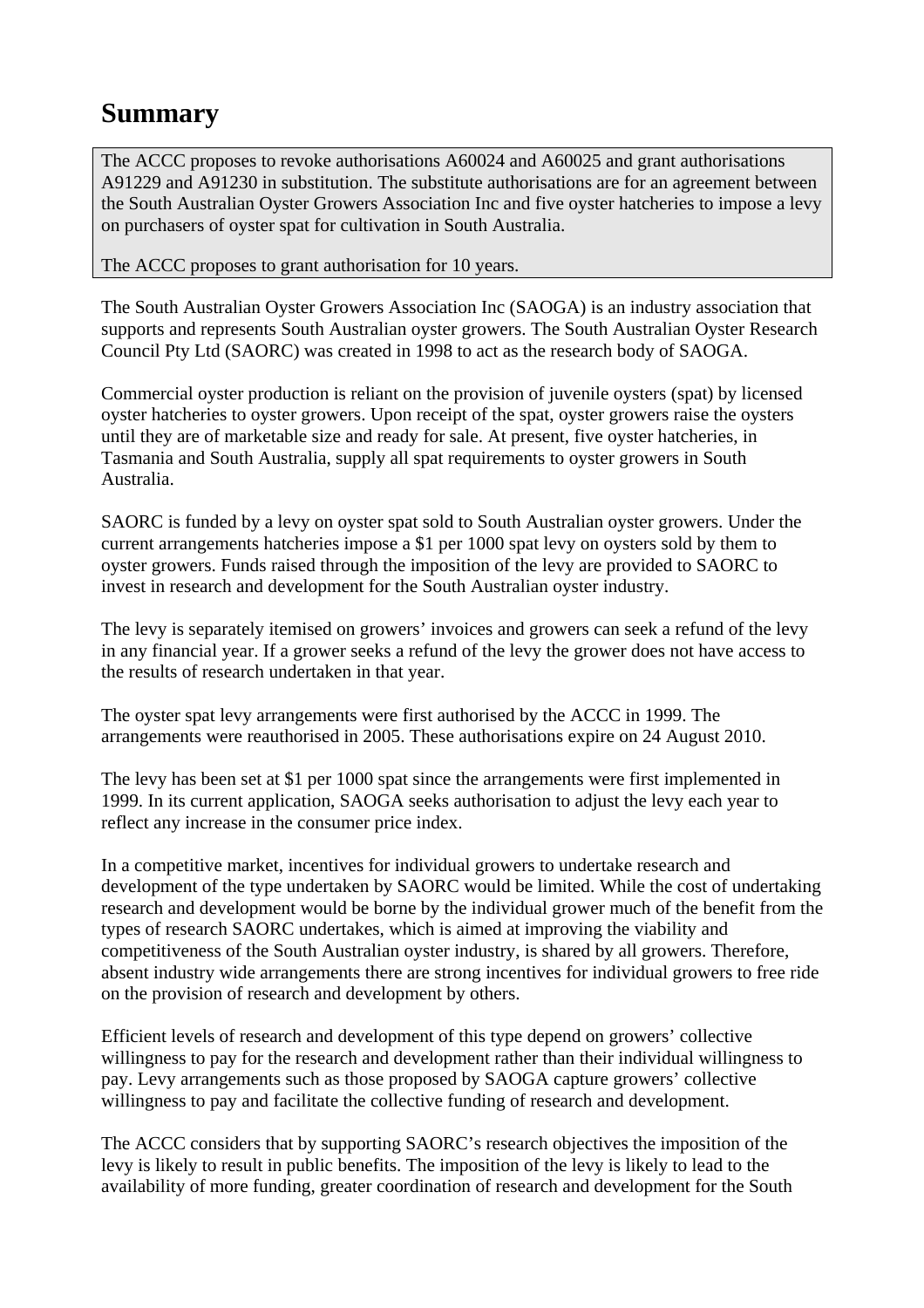Australian oyster industry, and wider dissemination of the results of this research and development.

SAORC's research objectives contribute to the development and improved viability and productivity of the oyster growing industry, improving the competitiveness of the industry and the quality and safety of oysters produced.

The ACCC also considers that to the extent that the arrangements contribute to the growth of the South Australian and national oyster industries, this will support rural and regional employment and communities.

While the arrangements, if they were to result in some South Australian oyster growers being refused supply of oyster spat, would generate significant anti-competitive detriment, the ACCC is of the view that the anti-competitive detriment resulting from the arrangements is very limited given the operation of the refund scheme. The refund scheme allows growers to choose not to participate in the arrangements without their supply of oyster spat being jeopardised.

The levy, at \$1 per 1000 spat, constitutes around 3 percent of the purchase price of spat. The fact that no grower has sought a refund on levies paid, and the general widespread industry support for the arrangements, suggests that growers consider that the benefit derived through the various projects to which levy funds are allocated outweigh the costs of funding those projects.

The ACCC accepts that, in order to maintain funding levels to support research and development initiatives undertaken by SAORC at their current level, in real dollar terms, it is appropriate that the levy is indexed to the consumer price index as proposed by the applicant.

On balance, the ACCC considers that the public benefit that is likely to arise from the arrangements is likely to outweigh the public detriment. The ACCC proposes to grant authorisation for 10 years.

The ACCC will now seek further submissions from the applicant and interested parties in relation to this draft determination prior to making a final decision. The applicant and interested parties may also request that a conference be held to make oral submissions on the draft determination.

As the existing authorisation of the arrangements expires on 24 August 2010 the ACCC also grants interim authorisation to the arrangements. Interim authorisation will allow the arrangements to continue while the ACCC considers the merits of the substantive application for revocation and substitution. Interim authorisation will remain in place until the date the ACCC's final determination comes into effect or until the ACCC decides to revoke interim authorisation.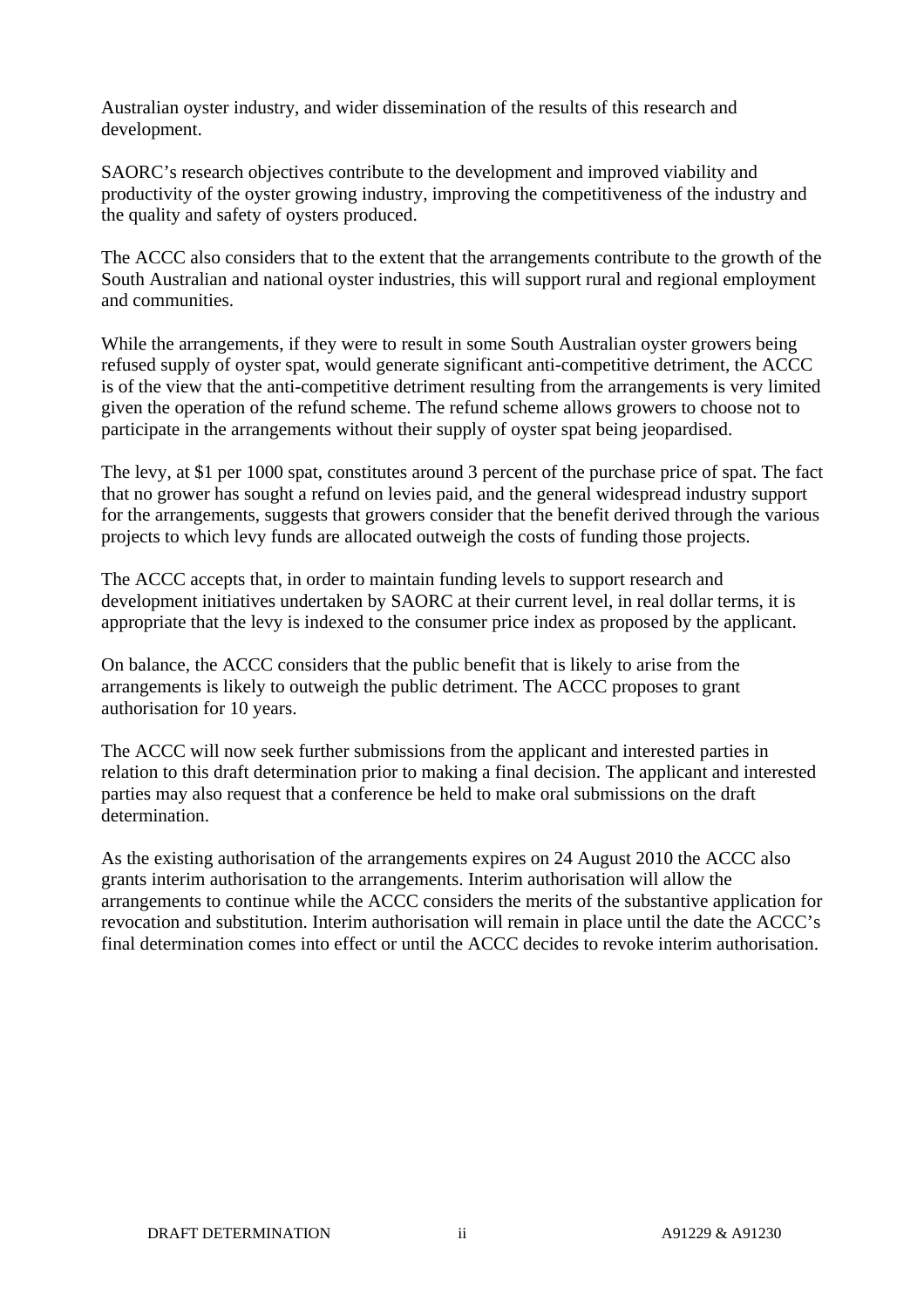## **Contents**

| CONDUCT FOR WHICH THE ACCC PROPOSES TO GRANT AUTHORISATION 21            |  |
|--------------------------------------------------------------------------|--|
|                                                                          |  |
|                                                                          |  |
|                                                                          |  |
| ATTACHMENT B - CHRONOLOGY OF ACCC ASSESSMENT FOR APPLICATIONS A91229 &   |  |
|                                                                          |  |
| ATTACHMENT C - THE TESTS FOR AUTHORISATION AND OTHER RELEVANT PROVISIONS |  |
|                                                                          |  |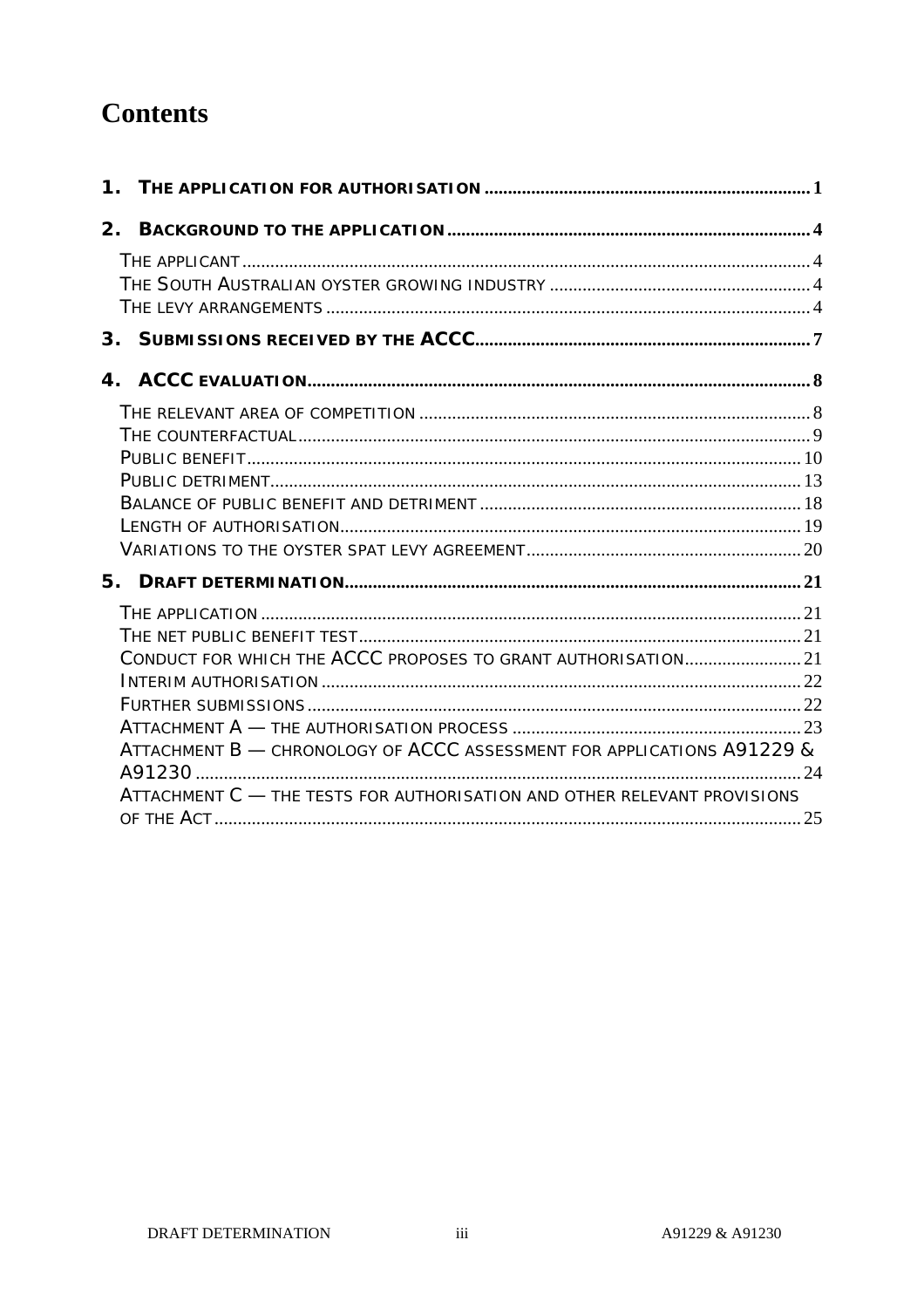## **List of abbreviations**

| <b>ACCC</b>  | <b>Australian Competition and Consumer Commission</b> |
|--------------|-------------------------------------------------------|
| The Act      | The <i>Trade Practices Act 1974</i>                   |
| <b>CPI</b>   | Consumer Price Index (All groups – Adelaide)          |
| <b>FRDC</b>  | <b>Fisheries Research and Development Corporation</b> |
| <b>PIRSA</b> | Primary Industries and Resources South Australia      |
| <b>SAAC</b>  | South Australian Aquaculture Council                  |
| <b>SAOGA</b> | The South Australian Oyster Growers Association Inc   |
| <b>SAORC</b> | The South Australian Oyster Research Council          |
| The Tribunal | The Australian Competition Tribunal                   |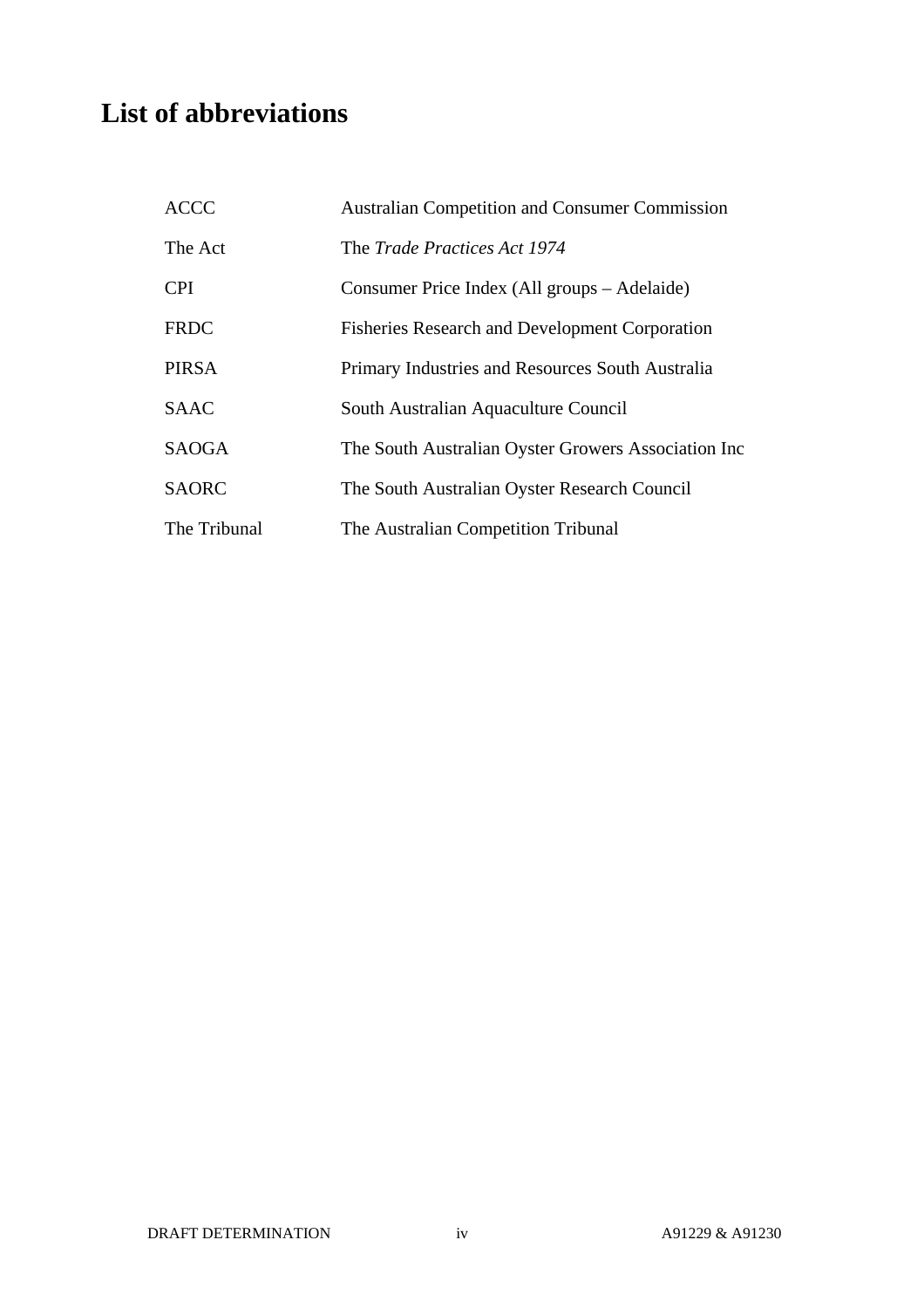## **1. The application for authorisation**

- 1.1. On 17 May 2010 the South Australian Oyster Growers Association Inc (SAOGA) lodged an application under section 91C(1) of the Trade Practices Act 1974 (the Act) for the revocation of authorisations A60024 and A60025 and the substitution of authorisations A91229 and A91230 for the ones revoked.
- 1.2. Authorisation is a transparent process where the ACCC may grant immunity from legal action for conduct that might otherwise breach the Act. The ACCC may 'authorise' businesses to engage in anti-competitive conduct where it is satisfied that the public benefit from the conduct outweighs any public detriment.
- 1.3. The ACCC conducts a public consultation process when it receives an application for authorisation, inviting interested parties to lodge submissions outlining whether they support the application or not. Further information about the authorisation process is contained in Attachment A.
- 1.4. The holder of an authorisation may apply to the ACCC to revoke an existing authorisation and grant another authorisation in substitution for the one revoked (reauthorisation). In order for the ACCC to re-authorise conduct, the ACCC must consider the application for reauthorisation in the same manner as it would consider an application for initial authorisation under section 88 of the Act.
- 1.5. Relevantly, the initial authorisation was made under:
	- section 88(1) of the Act to make and give effect to a contract, arrangement or understanding, a provision of which is or may be an exclusionary provision within the meaning of section 45 of the Act.
	- section 88(1) of the Act to make and give effect to a contract or arrangement, or arrive at an understanding, a provision of which would have the purpose, or would have or might have the effect, of substantially lessening competition within the meaning of section 45 of the  $Act.$ <sup>1</sup>
- 1.6. A chronology of the significant dates in the ACCC's consideration of reauthorisations A91229 and A91230 is contained in Attachment B.

### **The proposed conduct**

 $\overline{a}$ 

1.7. The reauthorisations sought by SAOGA are for an agreement between SAOGA and five oyster hatcheries to impose a levy on purchasers of oyster spat sold for cultivation in South Australia. The parties have agreed that the hatcheries (which grow juvenile oysters or 'spat') shall charge oyster growers (which rear spat to marketable size) in South Australia a levy on spat. The money is used by an association-owned company, the South Australian Oyster Research Council Pty Ltd (SAORC), for oyster-industry research and development.

<sup>&</sup>lt;sup>1</sup> Amendments to the Act in 2009 introduced new provisions prohibiting cartel conduct, establishing both civil and criminal penalties. Authorisations that were in effect at the time when the cartel provisions commenced will also provide immunity from the cartel provisions of the Act.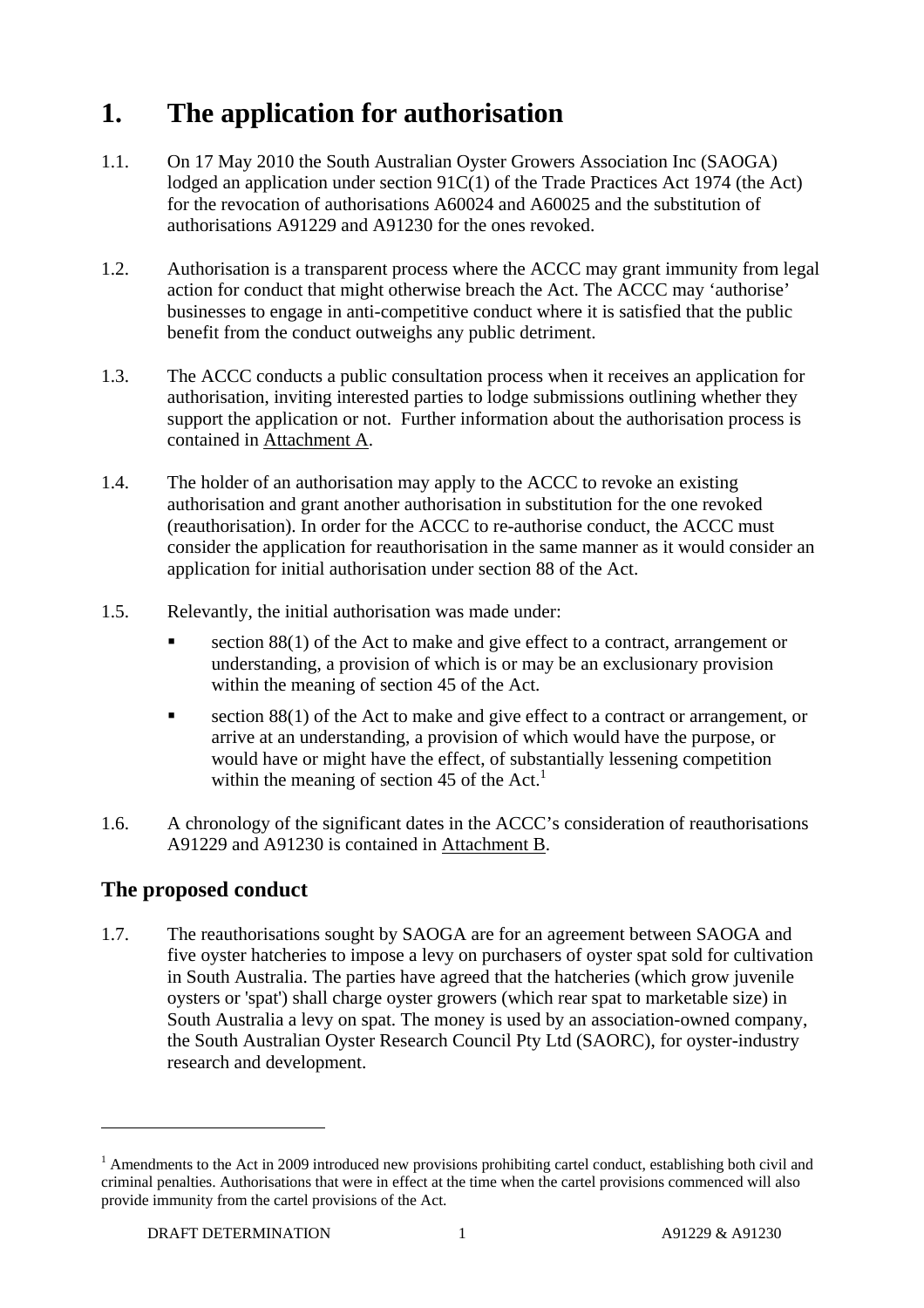- 1.8. As noted below, the arrangements were first authorised in 1999 and again in 2005. The proposed substitute arrangements are in the same terms as the arrangements under authorisations A60024 and A60025, with the exception of a proposed increase in the levy amount.
- 1.9. The application is made by SAOGA on behalf of itself, SAORC and the five oyster hatcheries supplying oyster farms in South Australia, namely:
	- The South Australian Oyster Hatchery Pty Ltd
	- Cameron of Tasmania Pty Ltd
	- Shellfish Culture Ltd
	- A.R.K. Fisheries Trust and M  $&$  I Securities Pty Ltd, trading as Geordy River Aquaculture
	- **Southern Cross Shellfish Pty Ltd.**
- 1.10. SAOGA seeks authorisation for:
	- an indefinite period from the date of substitution, or in the alternative
	- $\blacksquare$  for a period of 10 years, or
	- **for a period of five years.**

#### **Previous authorisations**

- 1.11. SAOGA lodged authorisation application A60023 in relation to the arrangements on 23 April 1999. Authorisation was granted on 8 September 1999 and A60023 expired on 7 September 2004.
- 1.12. New applications for authorisation A60024 and A60025 were lodged on 25 February 2005 and were granted with conditions on 3 August 2005. Due to its concern about the ability of SAORC to increase the levy, the ACCC imposed a condition of authorisation that set the upper limit of the levy at \$1.00 per 1000 oyster spat. Authorisations A60024 and A60025 are due to expire on 24 August 2010.

#### **Other parties**

- 1.13. Under section 88(6) of the Act, any authorisation granted by the ACCC is automatically extended to cover any person named in the authorisation as being a party or proposed party to the conduct.
- 1.14. SAOGA seeks authorisation to include any additional oyster hatcheries from any State of Australia which wish to sell oyster spat into South Australia for cultivation by oyster growers.

#### **Interim authorisation**

1.15. On 26 July 2010, SAOGA requested interim authorisation for the oyster spat levy agreement. The ACCC grants interim authorisation on the same date as releasing this draft determination, that is 20 August 2010.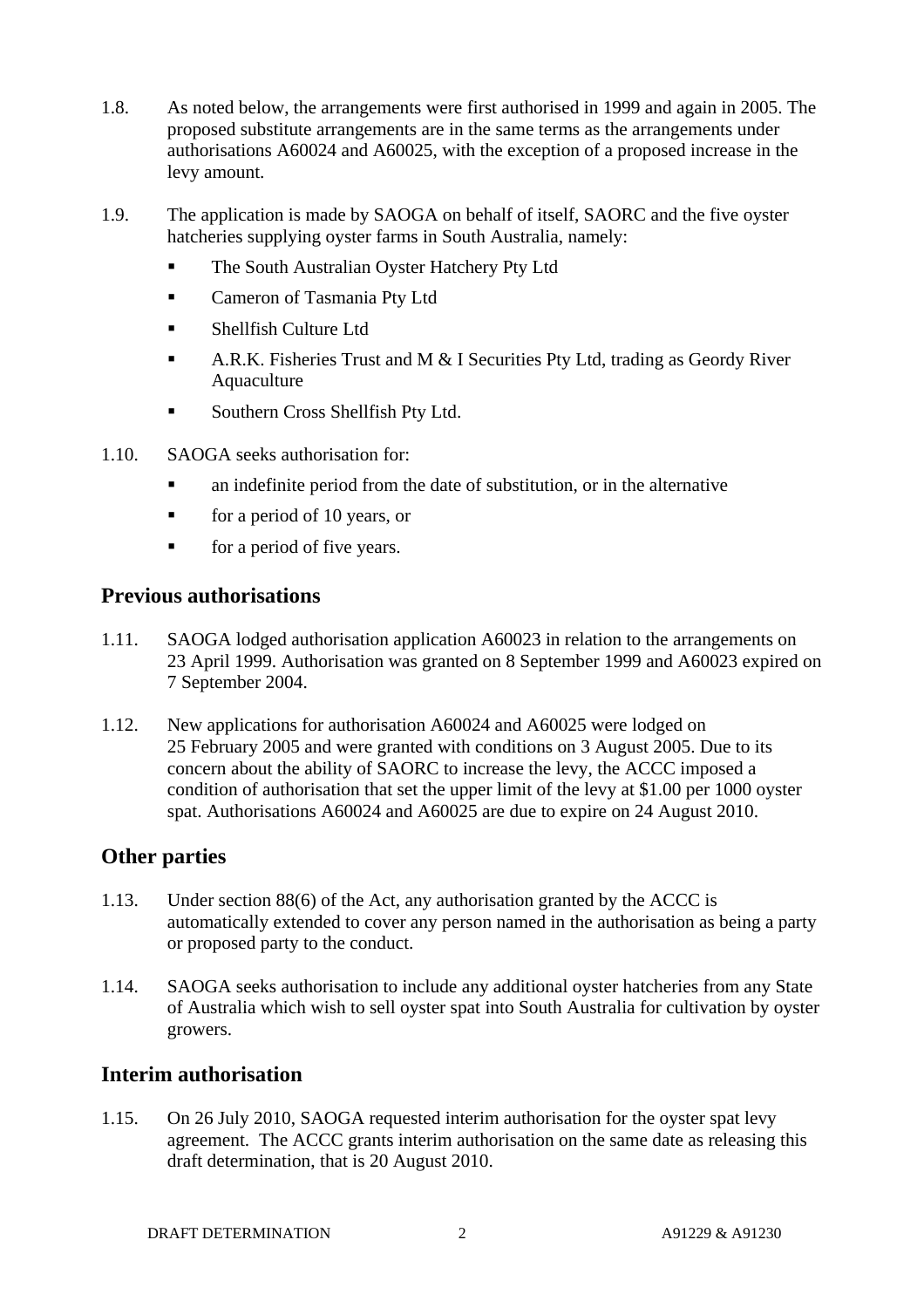- 1.16. Interim authorisation will allow the arrangements to continue while the ACCC considers the merits of the substantive application for revocation and substitution.
- 1.17. Interim authorisation will remain in place until the date the ACCC's final determination comes into effect or until the ACCC decides to revoke interim authorisation.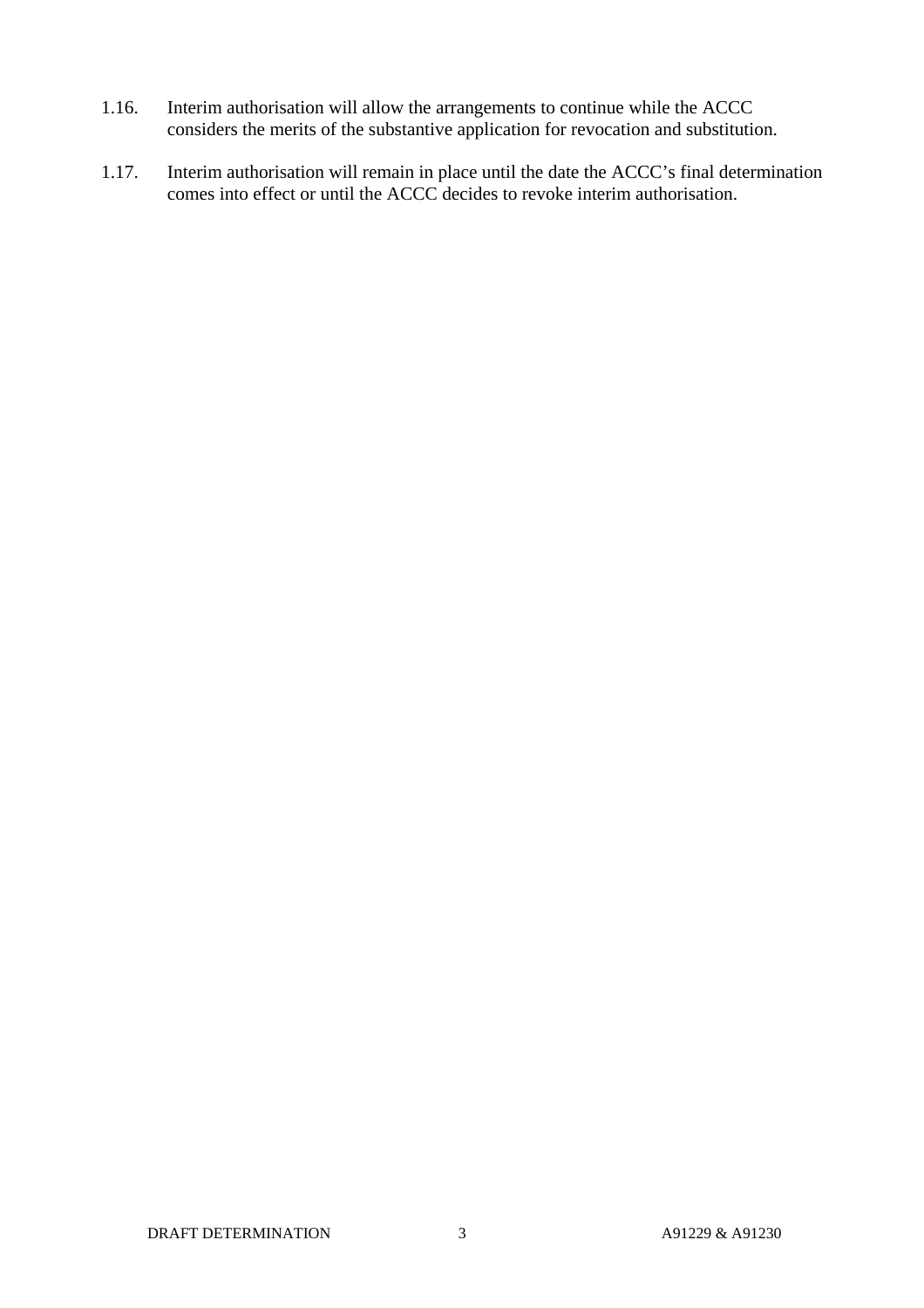## **2. Background to the application**

## **The applicant**

- 2.1. SAOGA submits that it was established in 1989 by a group of oyster growers on the Eyre Peninsula who saw a need to take a collaborative approach towards the management of the oyster farming industry in South Australia. SAOGA submits that it supports and represents South Australian oyster growers at the regional, State and national level. SAOGA's membership has grown to around 100 oyster licence holders, approximately 98 percent of licence holders in South Australia.<sup>2</sup>
- 2.2. SAORC was established on 28 October 1998. The Board of SAORC is comprised of nominated licensed oyster growers who are members of SAOGA, and SAOGA is the sole shareholder. Nominations to the Board are called annually from all South Australian licensed oyster growers.

## **The South Australian oyster growing industry**

- 2.3. Commercial oyster production is reliant on the provision of juvenile oysters (spat) by licensed oyster hatcheries to oyster growers. Upon receipt of the spat, oyster growers raise the oysters until they are of marketable size and ready for sale.
- 2.4. In Australia, oysters are farmed in Tasmania, South Australia and New South Wales. The three species grown are Sydney Rock oysters, Pacific oysters and Native oysters.<sup>3</sup>
- 2.5. The South Australian oyster industry was established in the late  $1980s<sup>4</sup>$ . The South Australian oyster industry comprises eight growing areas, namely Denial Bay, Smoky Bay, Streaky Bay, Haslam, Coffin Bay and Cowell (Franklin Harbour), as well as Yorke Peninsula and the north-eastern side of Kangaroo Island.<sup>5</sup> The South Australian oyster growing industry cultivates Pacific oysters.
- 2.6. At present, five oyster hatcheries, in Tasmania and South Australia, supply all spat requirements to oyster farms in South Australia.

### **The levy arrangements**

2.7. A levy is collected from all purchasers of oyster spat for cultivation in South Australia, when purchasing spat from a designated hatchery, as well as from the hatcheries themselves in relation to spat they retain themselves for cultivation.

<sup>&</sup>lt;sup>2</sup> SAOGA website, visited 3 August 2010, http://www.oysterssa.com.au/saoga.php.  $\frac{3}{2}$  August 2010

Australian Seafood Cooperative Research Centre website, visited 3 August 2010, http://www.seafoodcrc.com/oysters.html. 4

<sup>&</sup>lt;sup>4</sup> Primary Industries and Resources SA website, visited 3 August 2010,

http://www.pir.sa.gov.au/aquaculture/aquaculture\_industry/oysters.

<sup>&</sup>lt;sup>5</sup> SAOGA supporting submission.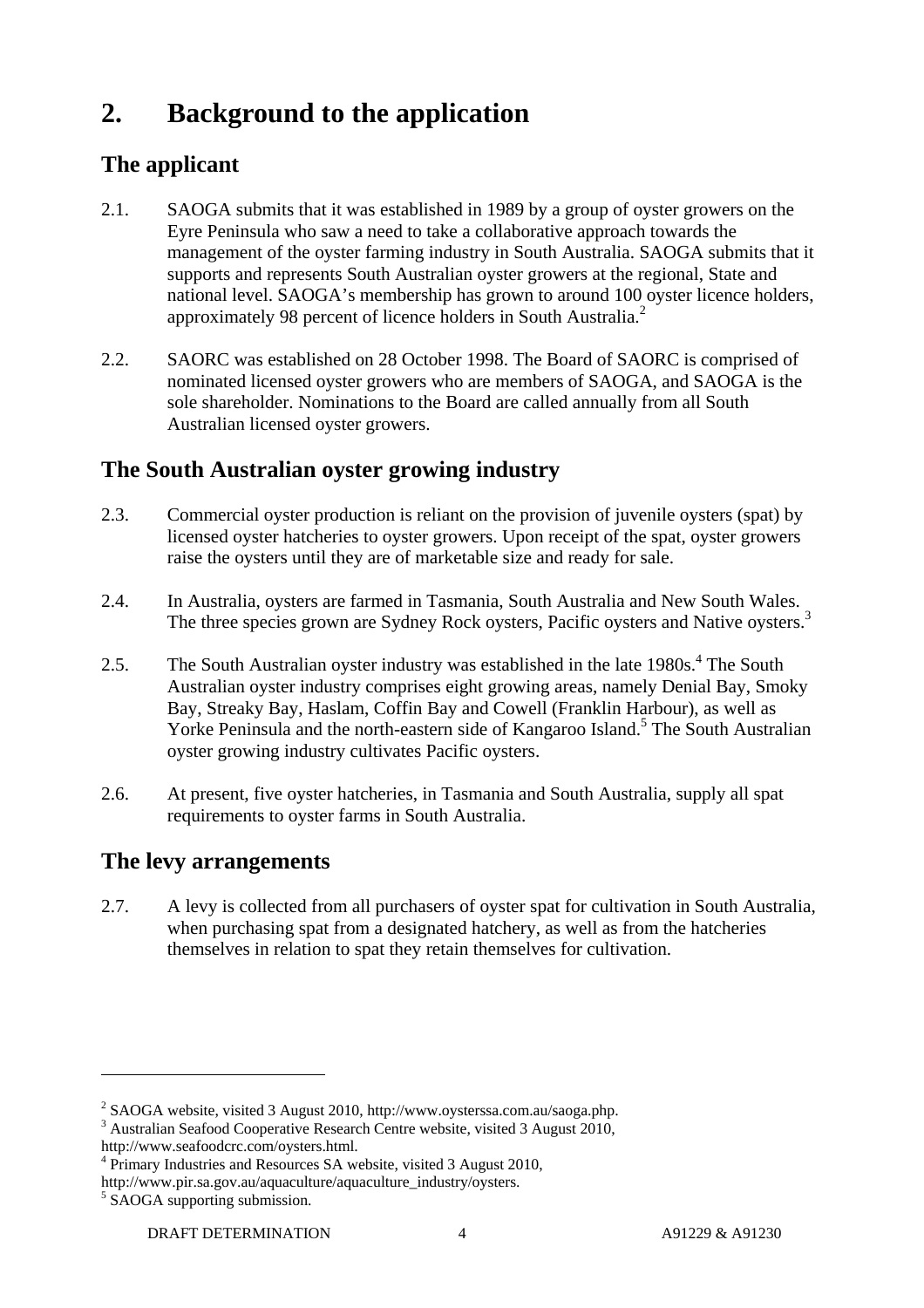- 2.8. SAOGA submits that the levy assists SAORC in fulfilling its objectives, which include (but are not limited to):
	- encouraging scientific research and development for the South Australian cultured oyster industry
	- promoting, encouraging and coordinating scientific research and development in the South Australian cultured oyster industry
	- attracting, allocating and administering funds to oyster farming research in and/or related to South Australia
	- reporting to the South Australian participants in the oyster industry of SAORC's research and development activities.
- 2.9. The arrangements allow growers to obtain access to the results of the research and development.
- 2.10. The levy is listed as a separate item on invoices for the growers. Growers are able to seek a refund of the levy that the grower has paid in any financial year. If a farmer seeks a refund they cease to have access to the results of research published or generated from the levy in that year.
- 2.11. SAOGA submits that the amount of money raised by the levy each financial year since it was introduced is:
	- 1999/00 \$37 666
	- $\blacksquare$  2000/01 \$70 423
	- $2001/02 $102768$
	- 2002/03 \$125 008
	- $-2003/04 $96352$
	- 2004/05 \$126 110
	- 2005/06 \$134 524
	- 2006/07 \$122 892
	- 2007/08 \$131 648
	- 2008/09 \$119 932
	- $2009/10$  figures not yet available.<sup>6</sup>
- 2.12. In seeking reauthorisation SAOGA initially proposed that:
	- the levy be revised to \$1.50 per 1000 oyster spat, and that the levy be adjusted on 1 January of each year commencing 2012 to reflect any increase in the Consumer Price Index (all Groups – Adelaide) (CPI) for the preceding 12 month period, or in the alternative
	- the levy be revised to \$1.50 per 1000 oyster spat, or

 $6$  1999/00 to 2002/03 figures taken from SAOGA letter to ACCC, 25 May 2005. 2003/04 to 2008/09 figures taken from SAOGA submission, 12 July 2010.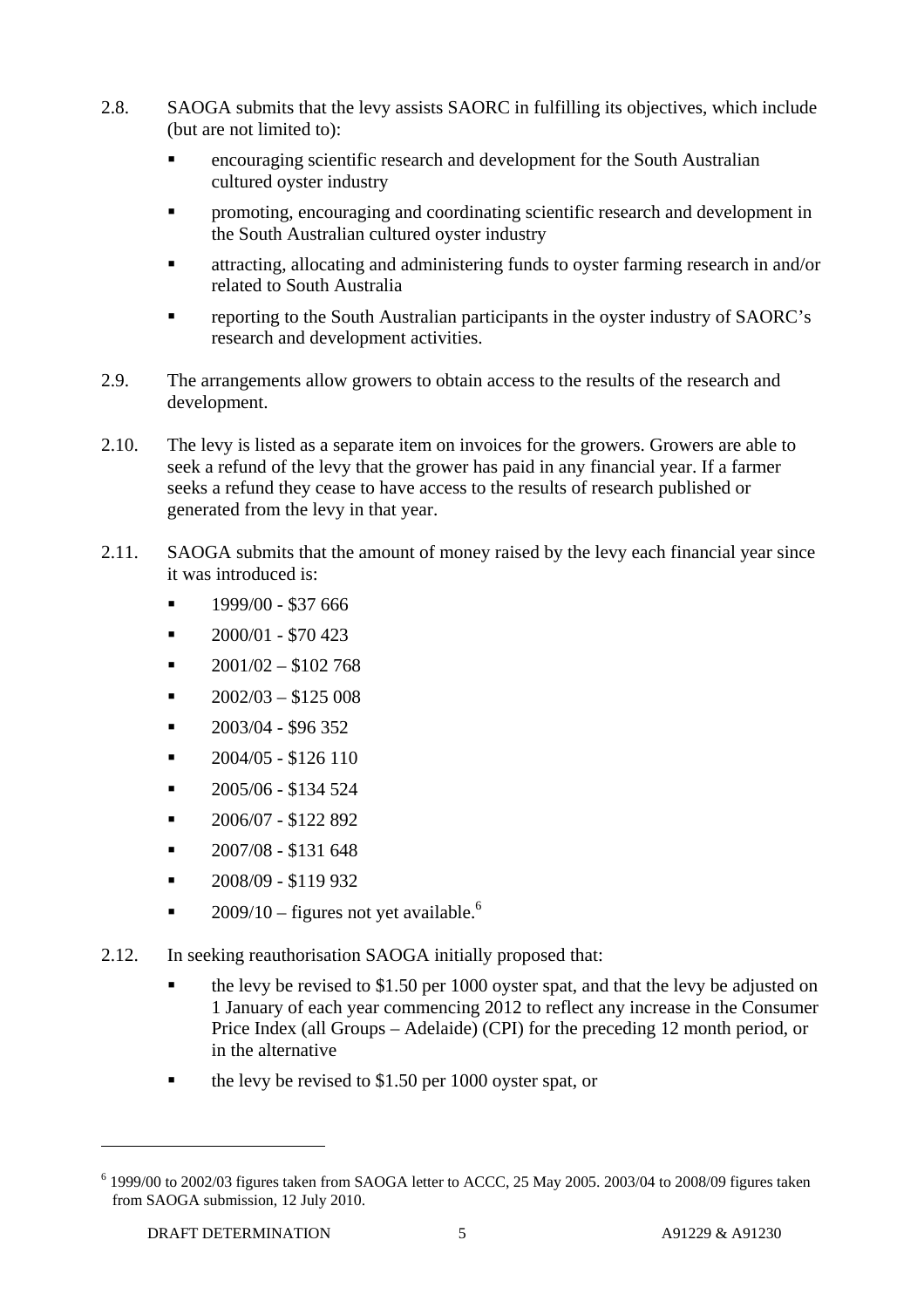- the levy remain at \$1.00 per 1000 oyster spat and that the levy be adjusted on 1 January of each year commencing 2011 to reflect any increase in the CPI (all Groups – Adelaide) for the preceding 12 month period.
- 2.13. SAOGA later advised that it now proposes that the levy either:
	- **•** be revised to \$1.00 per 1000 oyster spat, adjusted on 1 January each year commencing 2011 to reflect any increase in the CPI (all Groups – Adelaide) for the preceding 12 month period, or in the alternative
	- remain unchanged from the previous authorisations at \$1.00 per 1000 oyster spat.
- 2.14. SAOGA submits that the industry remains very competitive and SAOGA's research remains a crucial element of the continued competitiveness of the South Australian oyster industry, noting that it has been engaged in its research activity for in excess of 10 years and does not foresee a likely change to that situation. SAOGA submitted that it wishes to reduce the costs it incurs in reapplying for authorisation and seeks authorisation for (in descending order of preference):
	- an indefinite period from the date of substitution, or in the alternative
	- for a period of 10 years, or
	- for a period of five years.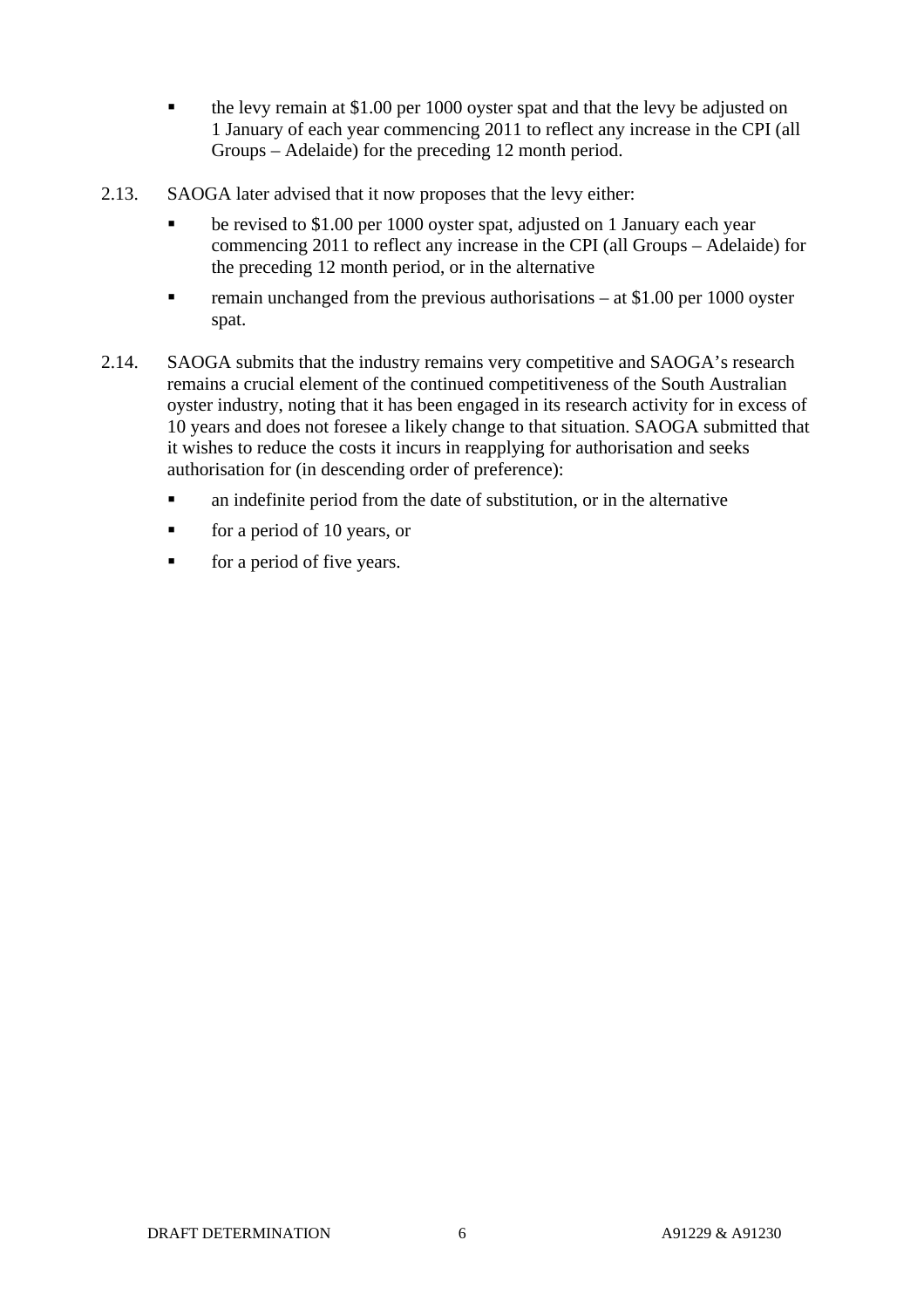## **3. Submissions received by the ACCC**

- 3.1. The ACCC tests the claims made by the applicant in support of an application for authorisation through an open and transparent public consultation process. To this end the ACCC aims to consult extensively with interested parties that may be affected by the proposed conduct to provide them with the opportunity to comment on the application.
- 3.2. SAOGA submits that under the existing authorisation funds collected in oyster spat levies have been applied in the furtherance of SAORC's research objectives to the competitive advantage of the industry and consumers. SAOGA submits that the levy and the research activities retain the full support of the industry.
- 3.3. SAOGA submits that any detriment from the arrangements restricting supply is limited by growers' ability to seek a refund of the levy monies paid in any financial year. SAOGA submits that although the arrangements involve fixing a component of the price charged for spat, hatcheries do not profit from the levy as the levy is collected for research and development purposes, and as the levy applies equally to spat sold into South Australia it does not preclude price competition amongst growers.
- 3.4. The ACCC sought submissions from over 50 interested parties potentially affected by the application, including South Australian oyster growers, state and federal departments and seafood industry representative groups. Submissions were received from:
	- the South Australian Aquaculture Corporation (SAAC)
	- Boylan Oysters
	- Pacific Estate Oysters
	- JB & CJ Holmes
	- **Eyre Island Oysters**
	- **Pure Coffin Bay Oysters**
	- **Primary Industries and Resources South Australia (PIRSA)**
	- the Fisheries Research and Development Council (FRDC)
	- **•** a party that requested that its identifying particulars be excluded from the ACCC's public register.
- 3.5. The submissions generally supported the oyster spat levy arrangements. However a number of submissions objected to the proposed increase in the levy.
- 3.6. The ACCC also received one submission from a party which requested that the submission be excluded from the ACCC's public register. The submission also objected to the proposed increase in the levy.
- 3.7. The views of SAOGA and interested parties are outlined in the ACCC's evaluation of the oyster spay levy agreement in Chapter 4 of this determination. Copies of public submissions may be obtained from the ACCC's website (www.accc.gov.au/AuthorisationsRegister) and by following the links to this matter.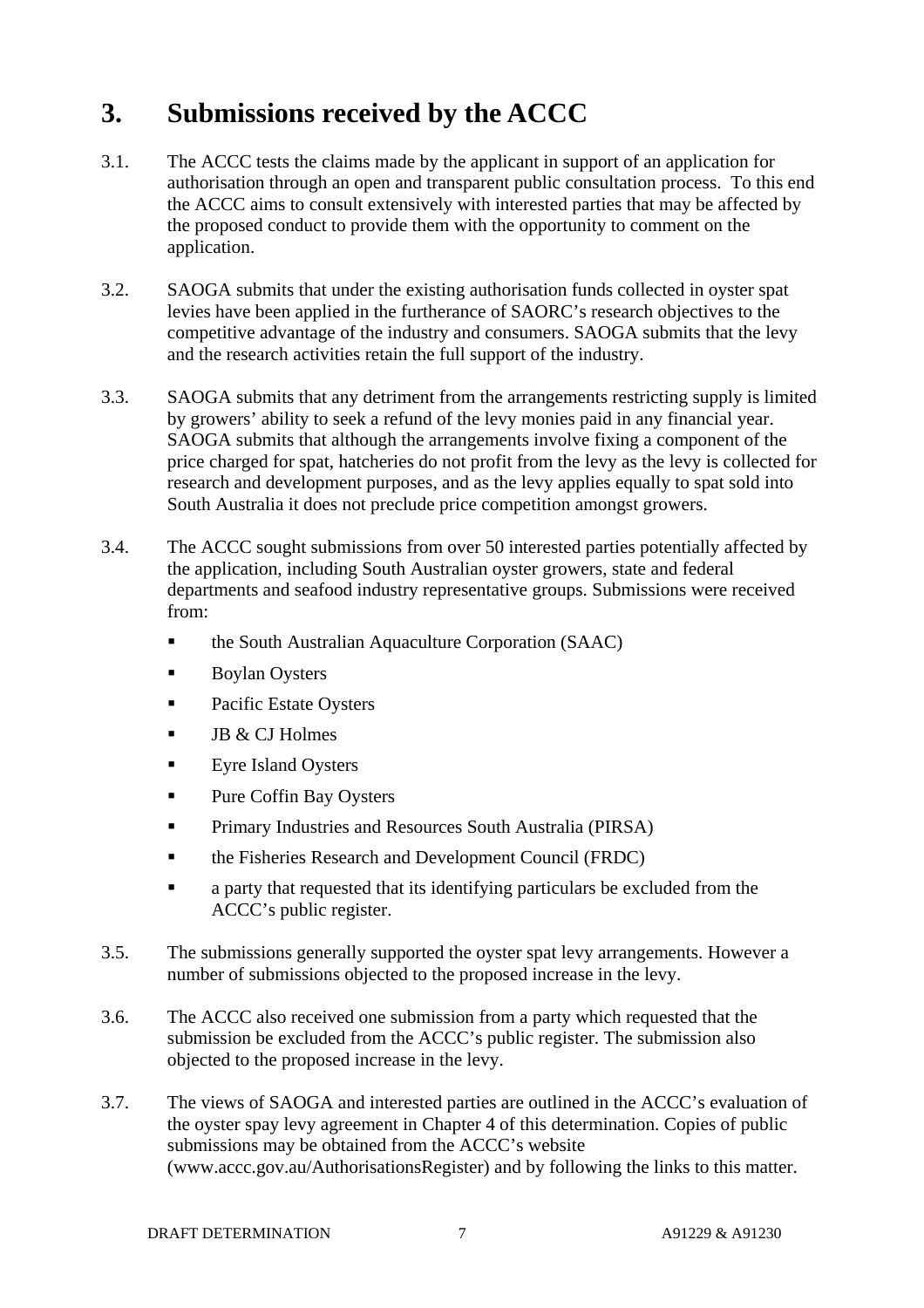## **4. ACCC evaluation**

- 4.1. Broadly under section 91C(7) the ACCC must not make a determination revoking an authorisation and substituting another authorisation unless the ACCC is satisfied that the relevant statutory tests are met.
- 4.2. The ACCC's evaluation of the oyster spat levy agreement is in accordance with tests found in:
	- section 90(8) of the Act which states that the ACCC shall not authorise a proposed exclusionary provision of a contract, arrangement or understanding, unless it is satisfied in all the circumstances that the proposed provision would result or be likely to result in such a benefit to the public that the proposed contract, arrangement or understanding should be authorised.
	- sections 90(6) and 90(7) of the Act which state that the ACCC shall not authorise a provision of a proposed contract, arrangement or understanding, other than an exclusionary provision, unless it is satisfied in all the circumstances that:
		- $\Box$  the provision of the proposed contract, arrangement or understanding in the case of section 90(6) would result, or be likely to result, or in the case of section 90(7) has resulted or is likely to result, in a benefit to the public and
		- $\theta$  that benefit, in the case of section 90(6) would outweigh the detriment to the public constituted by any lessening of competition that would result, or be likely to result, if the proposed contract or arrangement was made and the provision was given effect to, or in the case of section 90(7) has resulted or is likely to result from giving effect to the provision.
	- sections 90(5A) and 90(5B) of the Act which state that the ACCC shall not authorise a provision of a proposed contract, arrangement or understanding that is or may be a cartel provision, unless it is satisfied in all the circumstances that:
		- $\Phi$  the provision, in the case of section 90(5A) would result, or be likely to result, or in the case of section 90(5B) has resulted or is likely to result, in a benefit to the public and
		- $\theta$  that benefit, in the case of section 90(5A) would outweigh the detriment to the public constituted by any lessening of competition that would result, or be likely to result, if the proposed contract or arrangement were made or given effect to, or in the case of section 90(5B) outweighs or would outweigh the detriment to the public constituted by any lessening of competition that has resulted or is likely to result from giving effect to the provision.
- 4.3. For more information about the tests for authorisation and relevant provisions of the Act, please see Attachment C.

### **The relevant area of competition**

4.4. The first step in assessing the effect of the conduct for which reauthorisation is sought is to consider the relevant area of competition affected by that conduct.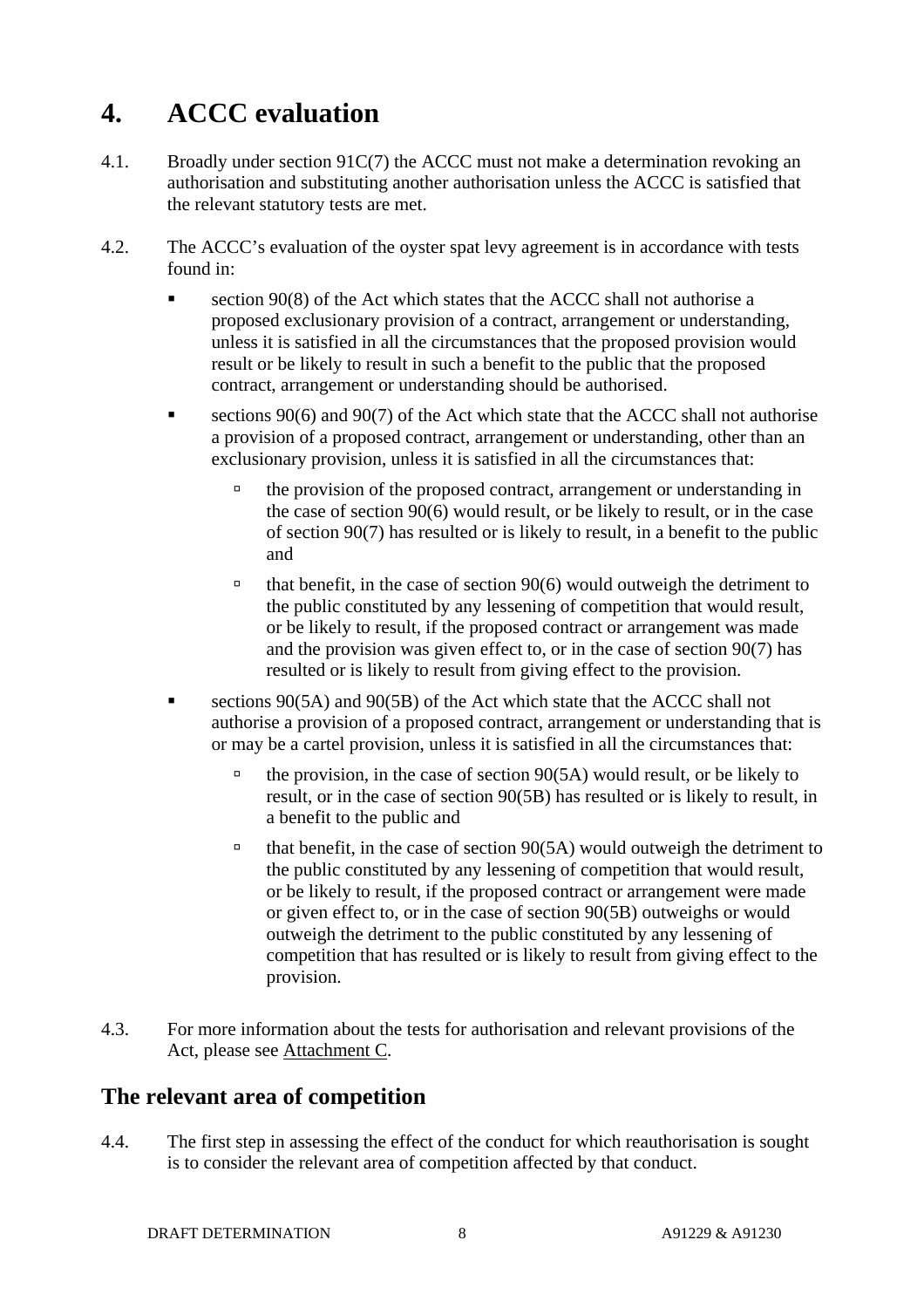- 4.5. SAOGA submits the relevant area of competition is that for the supply of spat to South Australian growers which is raised and cultivated for sale as oysters.
- 4.6. For the purpose of assessing this application, the ACCC considers the relevant areas of competition affected by the proposed conduct are those associated with:
	- the supply of oyster spat to South Australian oyster growers
	- the wholesale and retail supply of oysters in Australia.
- 4.7. With regard to the supply of oyster spat to South Australian oyster growers, the ACCC notes that SAOGA submits that the five hatcheries that are party to these arrangements supply all spat requirements to oyster growers in South Australia.
- 4.8. With regard to the wholesale and retail supply of oysters in Australia, the ACCC notes that in 2007/08 Australia imported 726 tonnes (\$7.27 million) of edible oysters, most of which were from New Zealand.<sup>7</sup> By way of comparison, in 2007/08 Australia produced a total of 12 460 tonnes (\$88.51 million) of edible oysters, of which 5448 tonnes  $(\$30.132$  million) was produced in South Australia.<sup>8</sup> The ACCC notes that less than 2 percent by weight (228 tonnes or \$2.133 million) of all farmed edible oysters were exported in 2007/08.9

## **The counterfactual**

- 4.9. The ACCC applies the 'future with-and-without test' established by the Australian Competition Tribunal (the Tribunal) to identify and weigh the public benefit and public detriment generated by conduct for which authorisation has been sought.<sup>10</sup>
- 4.10. Under this test, the ACCC compares the public benefit and anti-competitive detriment generated by arrangements in the future if the authorisation is granted with those generated if the authorisation is not granted. This requires the ACCC to predict how the relevant markets will react if authorisation is not granted. This prediction is referred to as the 'counterfactual'.
- 4.11. Given the concerns that the oyster spat levy arrangements may breach the Act, the ACCC considers that the most likely situation absent reauthorisation is that the arrangements would not continue in their current form.
- 4.12. That is, the levy would no longer be imposed on sales of oyster spat for cultivation in South Australia and the funds raised by the levy would no longer be available to support the research and development initiatives undertaken by SAORC.

 $7$  ABARE website, Australian Fisheries Statistics 2008, visited 4 August 2010, http://www.abare.gov.au/publications\_html/afs/afs\_09/AFS\_Imports.xls.

ABARE website, Australian Fisheries Statistics 2008, visited 4 August 2010,

http://www.abare.gov.au/publications\_html/afs/afs\_09/AFS\_Production.xls.

<sup>&</sup>lt;sup>9</sup> ABARE website, Australian Fisheries Statistics 2008, visited 4 August 2010, http://www.abare.gov.au/publications html/afs/afs 09/AFS Exports.xls.

http://www.abare.gov.au/publicationsal/affadtationsal/affadtations-dights Australian Performing Rights Association *Association of Pathology Practices Incorporated* (2004) ATPR 41-985 at 48,556; Re *Media Council of Australia* (No.2) (1987) ATPR 40-774 at 48,419.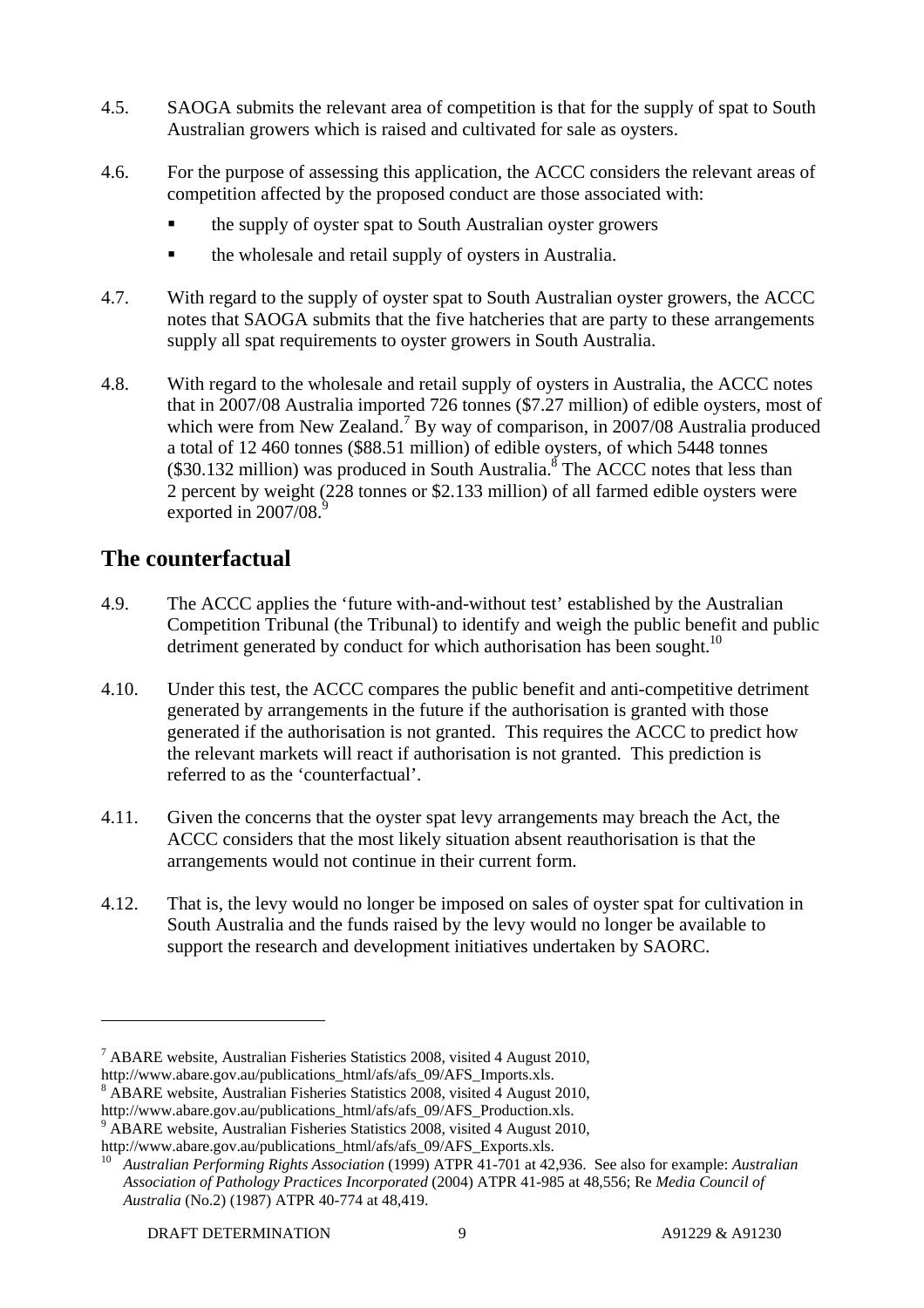4.13. Without the levy, it is possible that SAORC would continue to be funded in some form by the industry. However the level of funding generated without a formal industry wide set of arrangements such as those the subject of this application would be likely to be greatly reduced. Similarly individual businesses within the industry may choose to conduct research projects independently. However, in either case, the level of research and development undertaken and the extent to which the results of this research and development is shared across the industry, is likely to be significantly reduced absent the proposed arrangements. This issue is discussed further in the ACCC's discussion of the public benefits of the arrangements.

## **Public benefit**

4.14. Public benefit is not defined in the Act. However, the Tribunal has stated that the term should be given its widest possible meaning. In particular, it includes:

> …anything of value to the community generally, any contribution to the aims pursued by society including as one of its principle elements … the achievement of the economic goals of efficiency and progress.<sup>11</sup>

- 4.15. SAOGA submits that the oyster spat levy assists SAORC in fulfilling its objectives, including encouraging, promoting and coordinating research and development for the South Australian cultured oyster industry.
- 4.16. SAOGA submits that in the period of operation of the current authorisations (2005 to 2010) approximately \$590 000 has been collected in levies and applied in the furtherance of research objectives. The levies have been applied to projects including:
	- research into the toxicity of pinatoxin in oysters in relation to human health
	- reduction in Pacific oyster mortality by improving farming and processing technologies in South Australia
	- financial support for the Australian Seafood Cooperative Research Centre and related projects including cool chain management, supply chain temperature profiles, genetic improvement of oysters, oyster supply chain studies, benchmarking, retail transformation and oyster consumption research
	- **Example 1** enhancement of the Pacific oyster selective breeding program.
- 4.17. SAOGA submits that reauthorisation of the arrangements would permit continuity of research activities to the competitive advantage of both the industry and consumers, and result in general competition, enterprise and consumer benefits.
- 4.18. SAOGA submits that the levy and the research activities retain the full support of the participants and no grower has requested any refund of levies or raised concerns regarding the use of monies raised.
- 4.19. SAOGA also submits that the levy, by supporting the South Australian oyster industry, also supports rural and regional employment.

<sup>11</sup> *Re 7-Eleven Stores* (1994) ATPR 41-357 at 42,677. See also *Queensland Co-operative Milling Association Ltd* (1976) ATPR 40-012 at 17,242.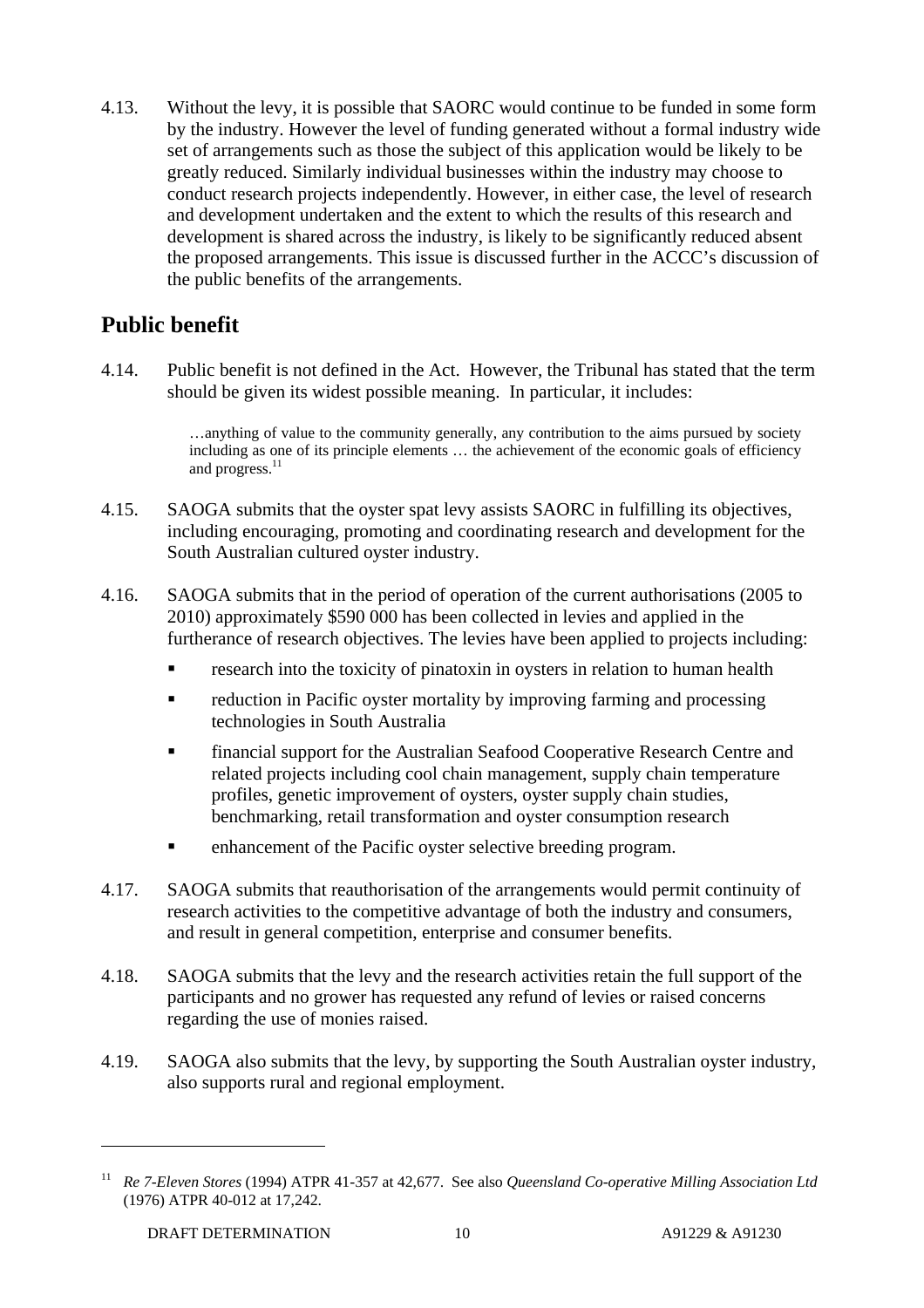- 4.20. SAAC considers that the funds raised by the levy have contributed to both the public good and the development of the South Australian and Australian Pacific oyster farming industry, as well as benefitting the South Australian and Australian oyster industries more generally.
- 4.21. SAAC submits that research funded by the levy includes:
	- studies on environmental and animal health and disease risks, ensuring safety of the product
	- studies into growth rates and genetic improvements, assisting the viability of oyster farming
	- future critical research into preparing for the effects of climate change, which may alter marine weather conditions, temperature, salinity, acidity, oxygen and carbon dioxide levels and could increase the incidence of toxic algal blooms or other emergencies.
- 4.22. SAOGA also submits that it would not be possible to quarantine the benefits arising out of the investments made in the industry through the collection of the levy to only those growers who choose to pay the levy.
- 4.23. The FRDC supports the levy. The FRDC notes that some of the funds collected by SAOGA are passed on to it via the South Australian Government. FRDC submits that it invests levies collected from various jurisdictions into research and development that benefits oyster growers.
- 4.24. PIRSA, Pacific Estate Oysters and Eyre Island Oysters all support the application for reauthorisation. Eyre Island Oysters submits that the levy provides security to the industry and facilitates long term planning.

#### *ACCC view*

- 4.25. The ACCC considers that the imposition of the levy is likely to lead to the availability of more funding, greater coordination of research and development for the industry, and wider dissemination of the results of this research and development than would be the case without the levy.
- 4.26. In a competitive market, growers would likely undertake some research and development independently of each other, to the extent that this would provide a private benefit to the grower undertaking the research. However, the nature of the research undertaken by SAOGA is such that it tends to provide a collective benefit to producers and, as noted by SAOGA, those benefits cannot be fully quarantined to only those growers who choose to pay the levy. All growers receive a benefit from the development and improved viability and productivity of the industry, improved competitiveness of the industry and the improved quality and safety of oysters produced as a result of research undertaken using levy funds, regardless of whether they pay the levy.
- 4.27. This reduces incentives for any individual grower to fund the research and provides incentives to 'free ride' on the research contributions of other growers. If a significant number of growers adopted this approach, funding, and the research and development it underpins, would be jeopardised. Further, to the extent that individual growers did fund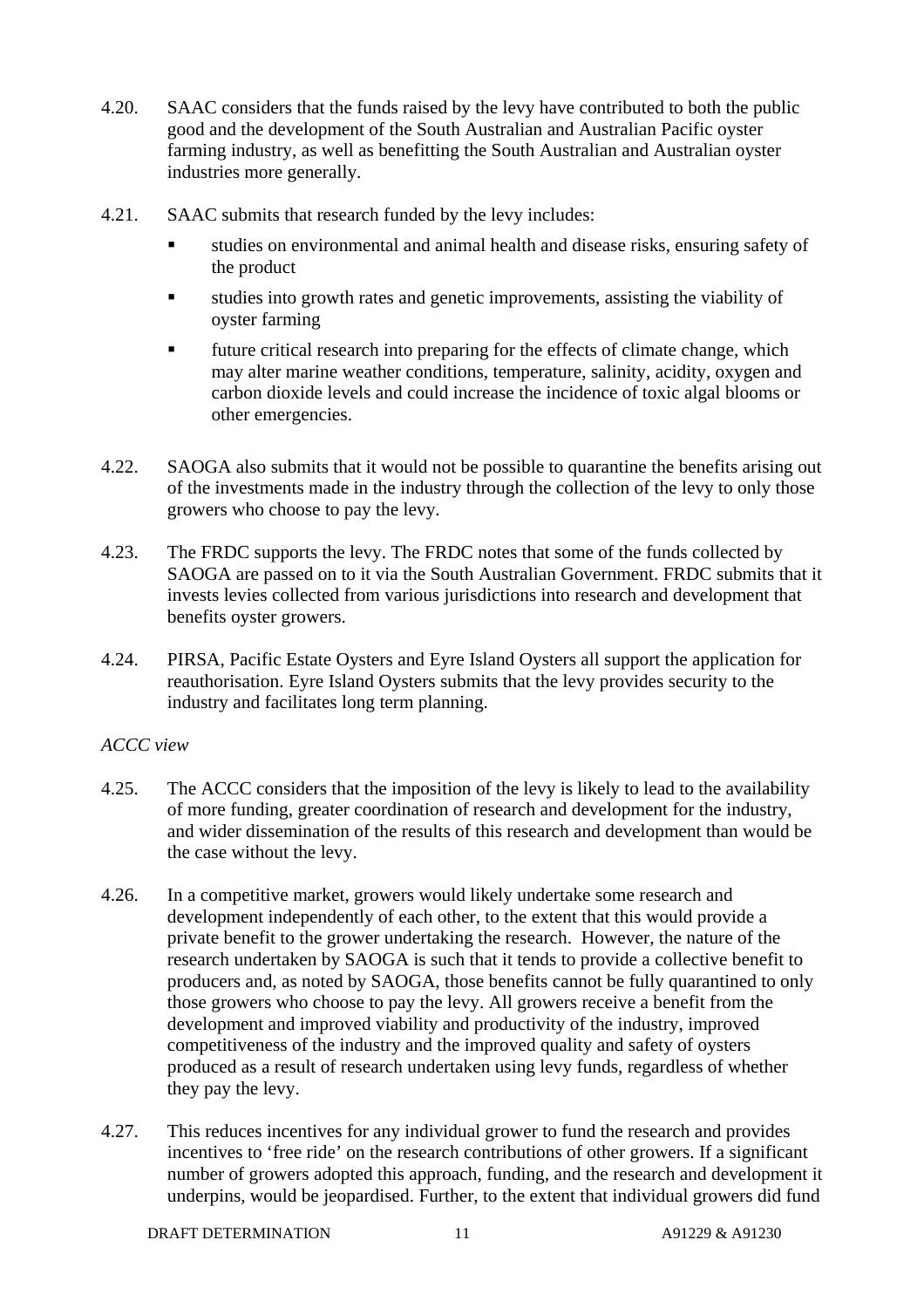research and development independently of each other there would likely be duplication of research and development undertaken.

- 4.28. In these circumstances, an efficient level of research and development depends on the collective, rather than individual, willingness of growers to pay to fund the research and development. Levy arrangements such as those proposed by SAOGA capture growers collective willingness to pay and facilitate the funding of research and development.
- 4.29. The current arrangements for collecting the levy do not completely eliminate incentives for individual growers to 'free ride' as growers are still able to seek a refund on levies paid at the end of each year. Any grower seeking a refund does not have access to the results of research and development undertaken in that year. However, the grower still receives a benefit from the improved productivity and competitiveness of the industry.
- 4.30. However, by requiring that the levy be paid up front and that growers must explicitly seek a refund at the end of the year, the arrangements increase the likelihood that growers will participate in the scheme. So called 'opt out' provisions tend to be much less likely to be taken up than 'opt in' provisions. Furthermore, at the point where they are able to seek a refund, the way in which growers levy payments have contributed to research initiatives is more apparent than at the time of paying an up front levy. In this respect, no grower has ever sought a refund of levies paid.
- 4.31. The ACCC therefore considers that by capturing growers' collective willingness to pay for research and development and deterring opting out, the levy arrangements are likely to result in more optimal levels of research and development than a competitive market would achieve.
- 4.32. The ACCC notes that SAOGA and SAAC have provided details of a number of research projects conducted using the funds provided by the levy (paragraphs 4.16 and 4.21) and that submissions have been generally supportive of the levy and argue that research and development undertaken with levy funds has benefitted the industry.
- 4.33. The ACCC considers that benefits flowing from the research undertaken by SAORC may include improved safety of oysters for consumption, improved supply chain efficiency, and improved oyster quality and yields due to improved husbandry, farming technology and processing technology.
- 4.34. The ACCC also notes that in the past, funds raised by the levy have been directed to improved environmental management and expanding exports of oysters. The ACCC has previously accepted that raising levy funds to support these initiatives also contributes a public benefit. In respect of the current application the ACCC notes that there is also potential for funds raised in the future to again be directed to these types of initiatives.
- 4.35. More broadly, SAORC's research objectives contribute to the development and improved viability and productivity of the oyster growing industry, improving the competitiveness of the industry and the quality and safety of oysters produced, which the ACCC considers to be a public benefit.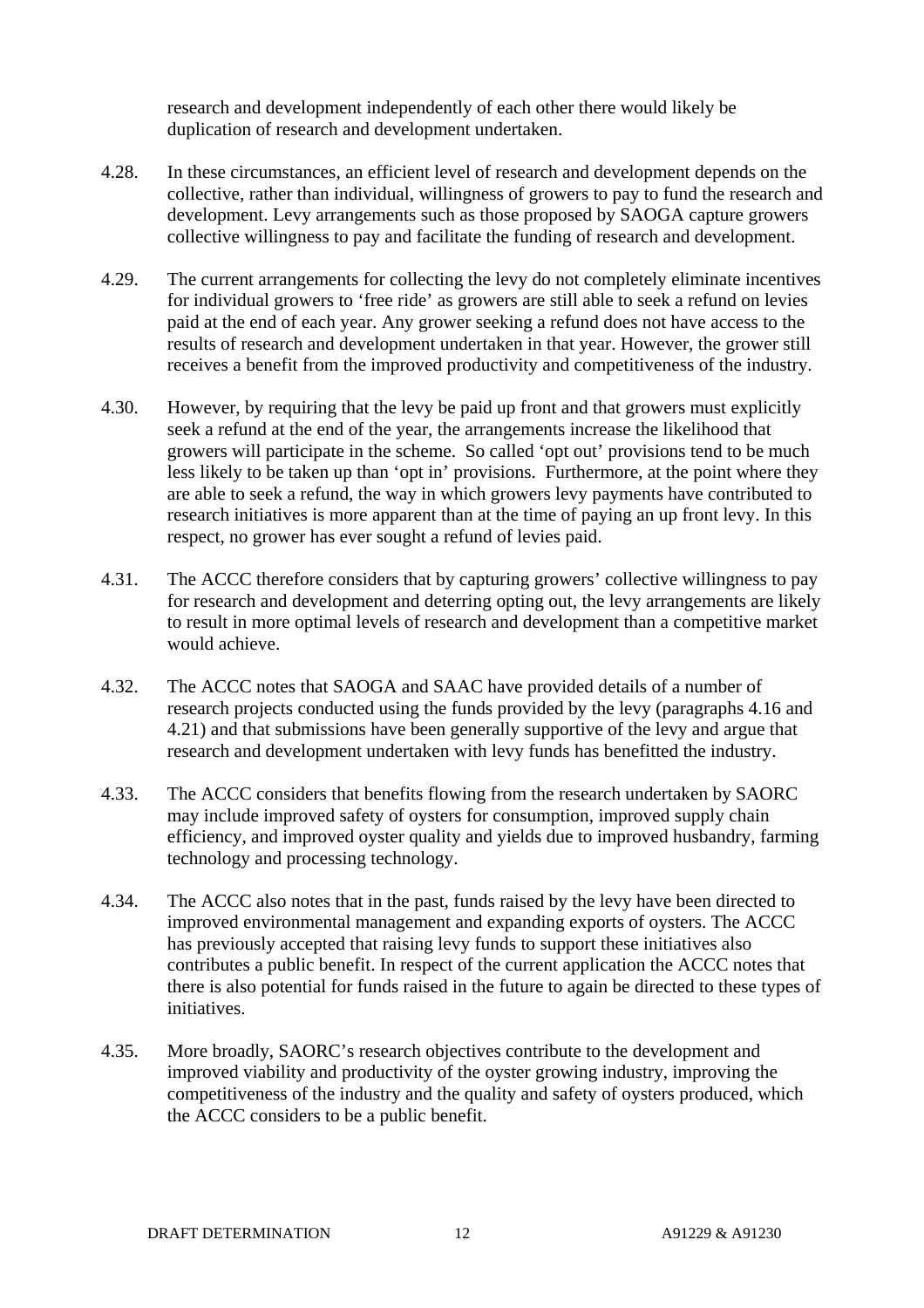- 4.36. The ACCC also accepts that to the extent that the arrangements contribute to the growth in the South Australian and national oyster industries, this will support rural and regional employment and communities.
- 4.37. The fact that no grower has exercised their right to a refund on levies paid and that no growers have raised concerns regarding the arrangements, except with regards to a proposal to increase the amount of the levy, suggests that growers consider that the benefit derived through the various projects to which levy funds are allocated outweigh the costs of funding those projects.

### **Public detriment**

4.38. Public detriment is also not defined in the Act but the Tribunal has given the concept a wide ambit, including:

> …any impairment to the community generally, any harm or damage to the aims pursued by the society including as one of its principal elements the achievement of the goal of economic efficiency.<sup>12</sup>

- 4.39. SAOGA submits that there has been no discernible detriment to the public through the imposition of the levy.
- 4.40. Other than in relation to the proposal to increase the levy, no interested party has raised concerns with the levy arrangements.

#### **Refusal to supply**

- 4.41. SAOGA notes all hatcheries supplying South Australian oyster growers are party to the oyster spat levy arrangements. However SAOGA submits that while the hatcheries agreeing that they may choose not to supply spat where the levy has not been paid has the potential effect of restricting supply, because growers can seek a refund of levies paid the arrangements do not generate significant detriment. SAOGA submits that the ability to seek a refund means that growers cannot be forced to pay the levy against their will.
- 4.42. Further, SAOGA submits that the agreement does not preclude the hatcheries from supplying spat if the levy is not paid. Rather, hatcheries agree that each can 'choose' not to supply a grower that does not pay the levy.
- 4.43. SAOGA states that information about obtaining refunds was provided in publications and during meetings when SAORC was formed and at various meeting since that time. SAOGA states that it understood that growers were aware that a refund could be requested and was surprised to learn through the course of the ACCC's consideration of the current application for revocation and substitution that some growers did not appear to be aware that a refund could be requested. SAOGA states that it now proposes to ensure that documentation about the availability of refunds is provided prior to each SAORC annual general meeting.

<sup>12</sup> *Re 7-Eleven Stores* (1994) ATPR 41-357 at 42,683.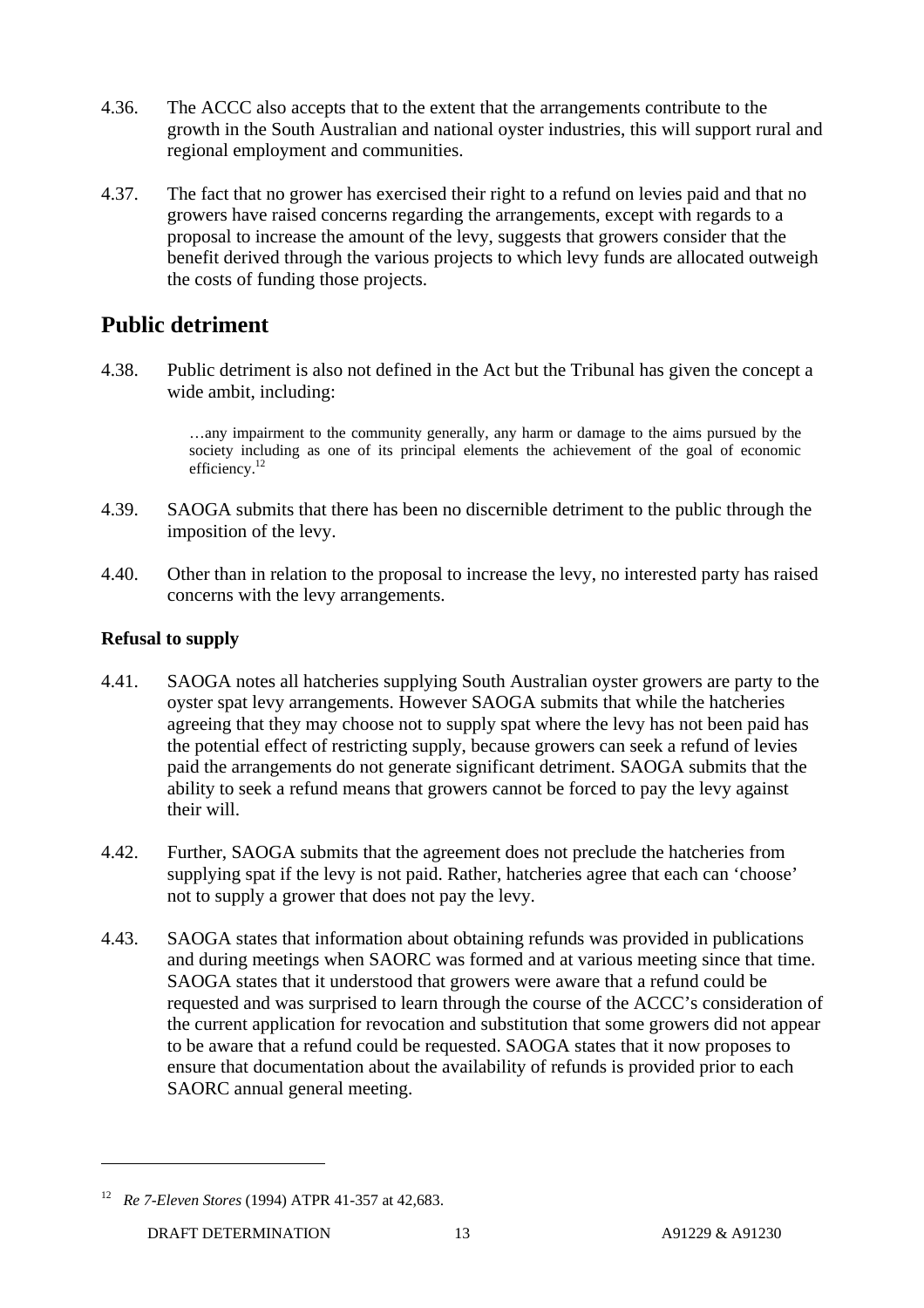- 4.44. During the course of considering the application for revocation and substitution the ACCC asked SAOGA to comment about how asking growers at the start of the year whether they wished to pay the levy, rather than automatically collecting the levy and then providing an opportunity for growers to seek refunds at the end of the year, would affect the operation of the scheme.
- 4.45. SAOGA responded that if such a system operated on an 'opt out' basis which automatically assumed that the growers agreed to pay the levy unless they indicated otherwise it may have little practical effect on the process of raising levies beyond adding some degree of administrative burden in having to organise variations to billing arrangements for growers that opted out.
- 4.46. However, SAOGA argued that if such a system operated on an 'opt in' basis the administrative burden would likely be greater as positive action would be required in approaching each grower with necessary follow up where no response was received and administrative issues associated with changing billing arrangements for hatcheries.
- 4.47. SAOGA submitted that in either case, the administrative burden on itself and hatcheries would rise and that such a change is unnecessary given the widespread support for the arrangements as they stand.

#### *ACCC view*

- 4.48. Agreements between competitors which impose restrictions on their decisions as to what they deal in, or with whom they deal, can result in allocative inefficiencies. Such agreements distort market signals and can suppress competitive dynamics that would exist in a competitive market.
- 4.49. These agreements also have the potential to increase barriers to market entry or expansion, which reduces the competitive restraint applying to market participants. Both can lead to increased prices and reduced choice for consumers and significant inefficiencies.
- 4.50. In this instance, the proposed arrangements include an agreement between competing hatcheries, who between them supply oyster spat to all South Australia's oyster growers, not to supply spat to growers if they do not pay the levy.
- 4.51. The ACCC notes SAOGA's argument that the arrangements do not require hatcheries to withhold supply but rather provides them with the option to 'choose' whether or not to withhold supply to growers that do not pay the levy. However, given that the arrangements provide for the option of withholding supply the ACCC does not place great weight on this argument. Although, it is relevant to note that no grower has, to date, been refused supply because they have refused to pay the levy.
- 4.52. While the arrangements, if they were to result in some South Australian oyster growers being refused supply of oyster spat, would generate significant anti-competitive detriment, the ACCC is of the view that the anti-competitive detriment resulting from the arrangements is significantly diminished by the operation of the refund scheme. Specifically, the refund scheme allows growers to choose not to participate in the arrangements without their supply of oyster spat being jeopardised.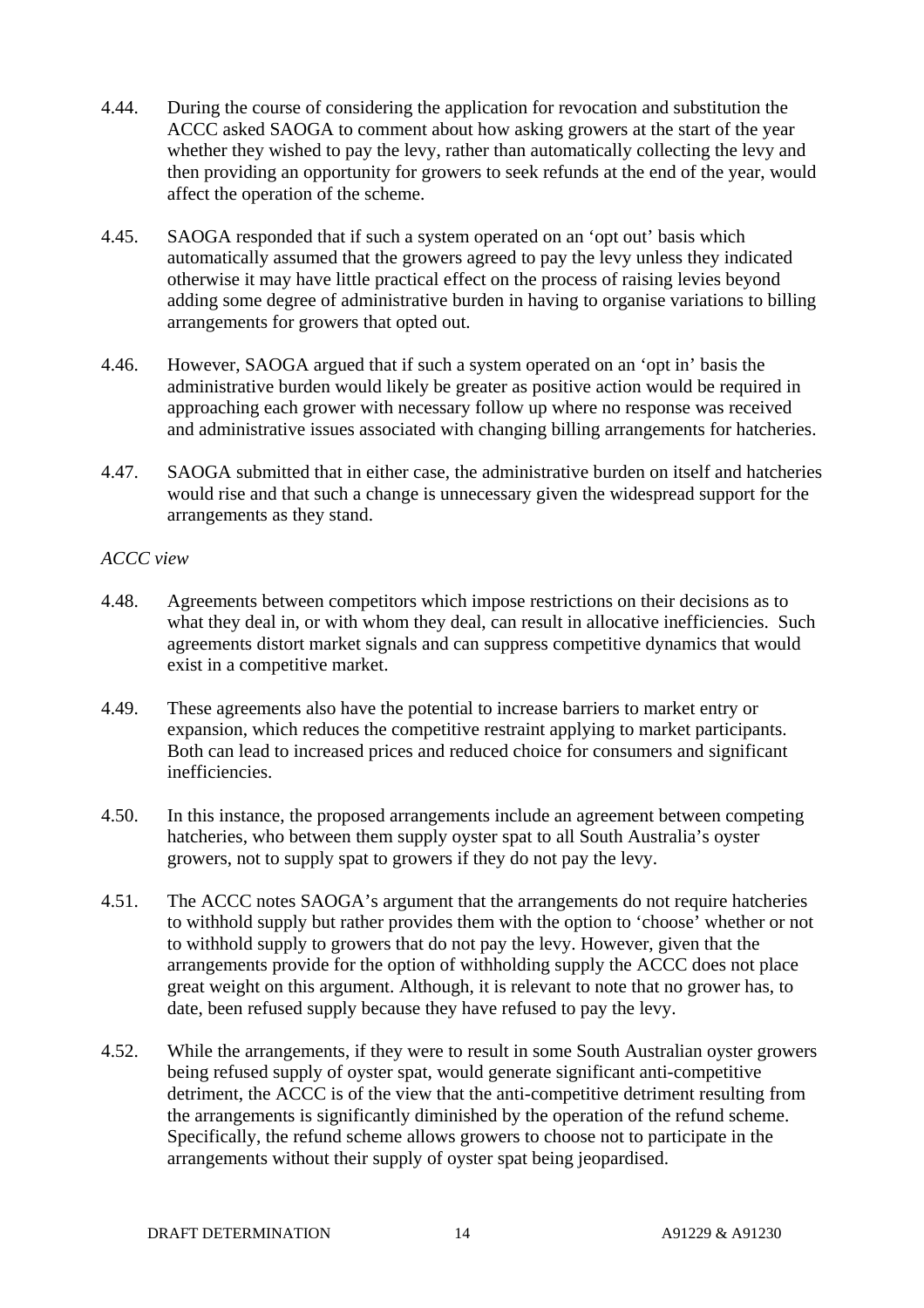- 4.53. The ACCC notes that no grower has ever sought a refund of the levy and the continued widespread industry support for the levy suggesting that growers do not consider that its imposition results in any significant detriment to them.
- 4.54. The mitigating effect of the refund scheme would be reduced if not all growers were made aware of their option to seek a refund. In this respect, the ACCC accepts SAOGA's submission that it will now include information about obtaining a refund in documentation preceding each annual general meeting.
- 4.55. The ACCC also notes that it may be possible for SAORC research and development to be funded by asking growers at the start of the year whether they wished to pay the levy, either through an opt in or opt out system.
- 4.56. However, as noted in the ACCC's consideration of the public benefits of the arrangements, because many of the benefits of the research and development cannot be quarantined to only those growers who choose to pay the levy, there is an incentive for individual growers to not pay the levy and free ride on the contribution of others. This would result in less research and development being undertaken. The system whereby growers are required to pay the levy up front and then exercise the option of seeking a refund at the end of each year increases the likelihood that growers will participate in the scheme.
- 4.57. In addition, as also noted by SAOGA, having to seek the consent of each grower at the start of the year to the imposition of the levy, either on an opt in or opt out basis, would increase the administrative burden and costs of the scheme.
- 4.58. More generally, the ACCC notes that the levy arrangements in their current form, through the operation of the refund scheme, broadly reflect a user pays principal. The fact that no grower has sought a refund on levies paid and that submissions from growers have generally been supportive of the arrangements, suggests that growers consider that the benefit derived through the various projects to which levy funds are allocated outweigh the costs of funding those projects.

#### **Agreement on price**

- 4.59. SAOGA submits that if it had unrestricted discretion to increase the levy, with consequential potential increases in price, this could distort competition. However, SAOGA submits the arrangements as structured do not provide them with the discretion to increase price other than within the parameters set out in their application for revocation and substitution.
- 4.60. SAOGA also submits that the hatcheries do not profit from the levy, as it is collected purely for the purposes of research and development. SAOGA also submits that as the levy applies equally to all spat sold into South Australia, competition on price is not restricted.

#### *ACCC view*

4.61. Agreements between competitors which influence the pricing decisions of market participants have the potential to result in allocative inefficiencies. That is, they can move prices away from levels that would be set in a competitive market. This can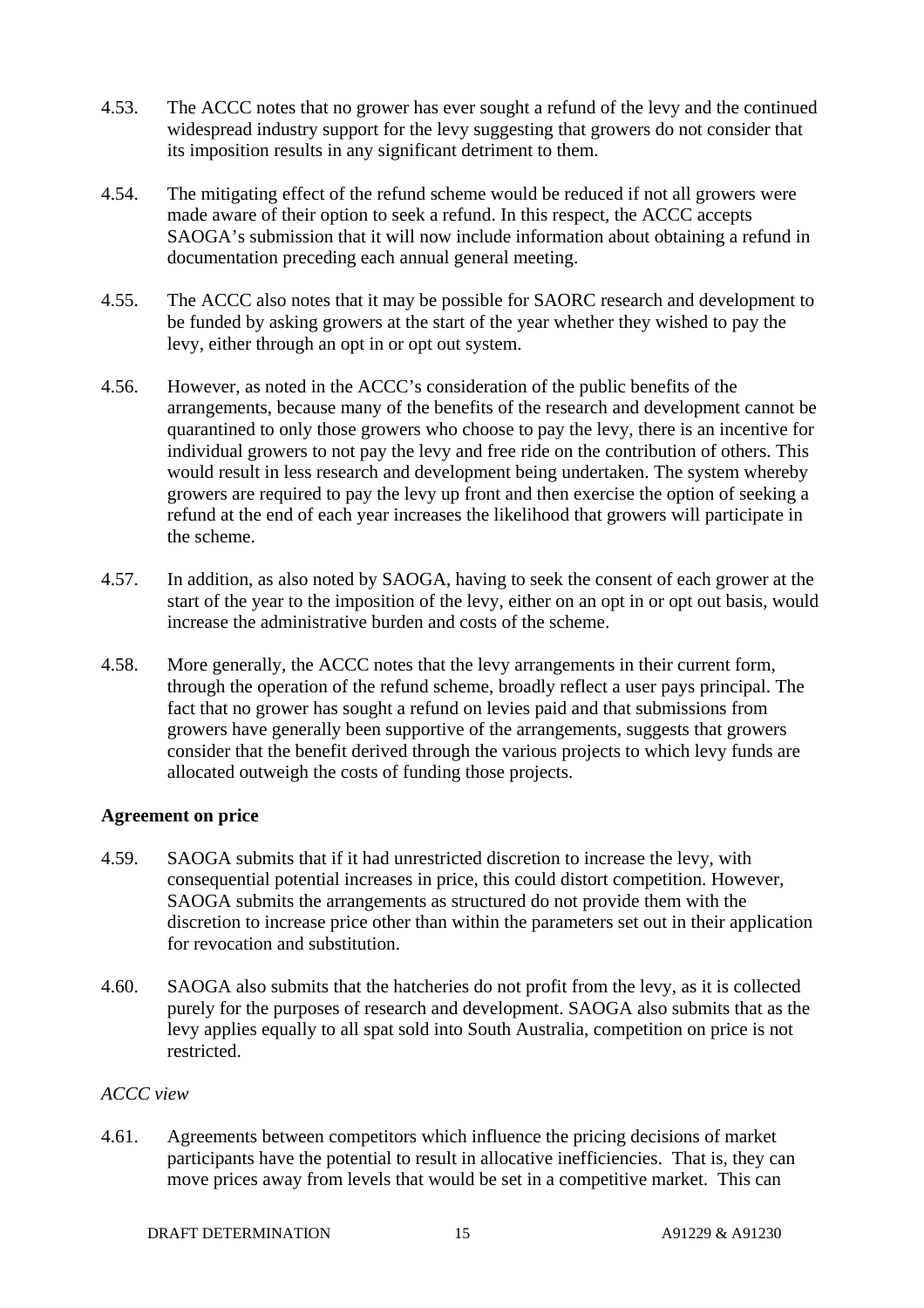result in higher prices for consumers and send market signals which direct resources away from their most efficient use.

- 4.62. In this instance, the arrangements involve an agreement between competing hatcheries to fix an element of the prices they charge for oyster spat.
- 4.63. However the ACCC notes SAOGA's submission that hatcheries do not profit from the levy and that the levy is used only for research and development purposes to the benefit of the South Australian oyster industry. Further, the levy is applied equally to all growers such that none are at a competitive disadvantage under the arrangements. In addition, the cost of the levy may be offset by a reduction in oyster farming costs as a result of the research and development undertaken by SAORC.
- 4.64. The levy could potentially increase the price wholesalers pay for oysters purchased from South Australian growers. Any such increase in wholesale prices could also be reflected in retail prices. However the ACCC notes that the current levy represents only around 3 percent of the purchase price of spat and a much smaller proportion again of the end retail price of oysters. In addition, South Australian Pacific oysters face competition from other Australian and internationally produced oysters and it is in SAOGA's interests to ensure that the price of its members' oysters remains competitive. For these reasons the ACCC considers any increase in wholesale or retail prices would be minimal.
- 4.65. Moreover, research and development undertaken using the levy funds may improve the overall competitiveness of the South Australian oyster industry and may in fact lead to lower wholesale and retail prices. The fact that the overwhelming majority of growers continue to pay the levy despite it being, in effect voluntary, supports this assertion.

#### **Increase in the oyster spat levy**

- 4.66. SAOGA submits that the effects of inflation have negatively affected the value of the oyster spat levy, which has remained \$1.00 per 1000 oyster spat since its introduction in 1999. Originally, SAOGA's application for reauthorisation proposed that:
	- the levy be revised to \$1.50 per 1000 oyster spat, and that the levy be adjusted on 1 January of each year commencing 2012 to reflect any increase in the Consumer Price Index (CPI) (all Groups – Adelaide) for the preceding 12 month period, or in the alternative
	- the levy be revised to \$1.50 per 1000 oyster spat, or
	- **the levy remain at \$1.00 per 1000 oyster spat and that the levy be adjusted on** 1 January of each year commencing 2011 to reflect any increase in the CPI (all Groups – Adelaide) for the preceding 12 month period.
- 4.67. SAOGA initially submitted that increasing the levy in this manner would ensure that SAOGA cannot increase the levy above what is reasonably reflective of the overall cost and pricing pressures on the growers whilst ensuring that the amount of levies collected bears some relationship to the increasing research activity costs.
- 4.68. Boylan Oysters, JB and CJ Holmes, Eyre Island Oysters, Pure Coffin Bay Oysters and one submission excluded from the public register at the request of the party making the submission do not support increasing the levy in the manner originally proposed.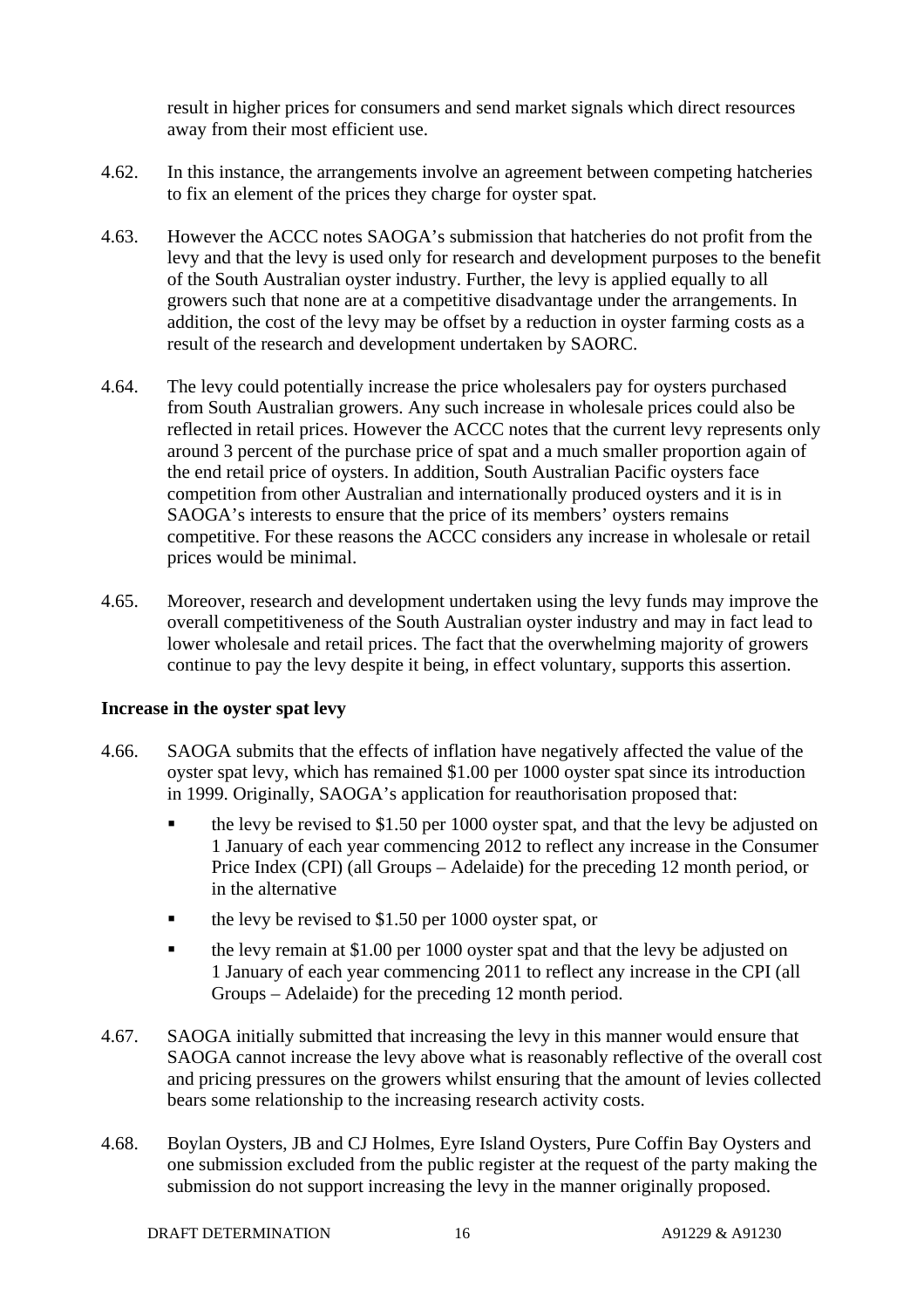- 4.69. Boylan Oysters and JB and CJ Holmes submit that they do not support an increase in the levy in an environment where grower costs have increased. Eyre Island Oysters submits that the volume of spat being purchased has increased dramatically in the past 10 years, proportionately increasing the levy contributions sufficiently to avoid an increase in the levy.
- 4.70. In response SAOGA advised that, having considered the views of interested parties who had commented on the proposal to increase the levy and in recognition of the concerns about the increase, SAOGA was no longer seeking to increase the levy from \$1.00 to \$1.50. Instead, it requests that the levy either:
	- be revised to \$1.00 per 1000 oyster spat, adjusted on 1 January each year commencing 2011 to reflect any increase in the CPI (all Groups – Adelaide) for the preceding 12 month period, or
	- remain unchanged from the previous authorisations at \$1.00 per 1000 oyster spat.

#### *ACCC view*

- 4.71. As noted, one factor mitigating against any public detriment potentially generated by the levy arrangements is that the levy constitutes only a small proportion of the price of oyster spat.
- 4.72. The ACCC accepts SAOGA's submission that with the levy having remained constant since 1999, the real value of funds raised by the levy, per 1000 spat sold, has fallen. While one submission argued that this reduction in the real value of funds raised per 1000 spat sold has been offset by an increase in the volume of spat sold, figures provided by SAOGA, as summarised at paragraph 2.11, suggest that the amount collected through levies has remained roughly constant for the last five years. Accordingly, the real value of funds raised by the levy, both per 1000 spat, and in total, has fallen significantly in the last five years.
- 4.73. The ACCC also notes that when the ACCC last considered the arrangements in 2005, the \$1.00 levy represented approximately 6 percent of the purchase price of spat.<sup>13</sup> Based on the information provided by SAOGA, the \$1.00 levy currently represents approximately 3 percent of the purchase price of spat.14
- 4.74. The ACCC considers that, in order to maintain funding levels to support research and development initiatives undertaken by SAORC at their current level, in real dollar terms, the levy should be indexed to the inflation rate.
- 4.75. Even if the \$1.00 levy was increased annually, indexed to the inflation rate (CPI all Groups – Adelaide), the levy would remain modest in comparison with the price of spat.

<sup>&</sup>lt;sup>13</sup> SAOGA submission in support of applications A60024 and A60025. Based on an average spat price of \$17. <sup>14</sup> SAOGA supporting submission. Based on SAOGA estimate that, if increased to \$1.50 per 1000 oysters the levy would represent less than 5 percent of the purchase price of spat.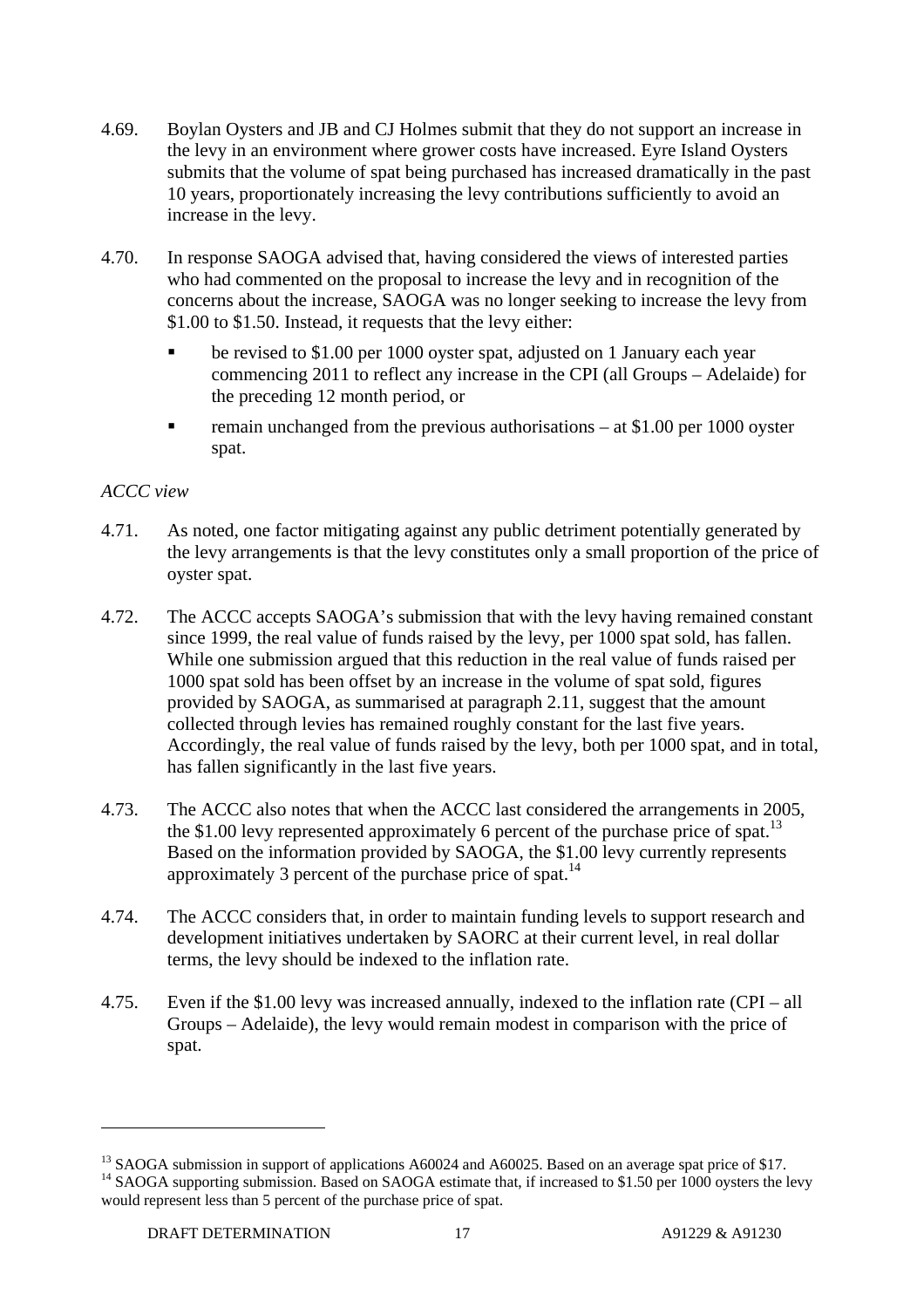## **Balance of public benefit and detriment**

- 4.76. In general, the ACCC may only grant authorisation if it is satisfied that, in all the circumstances, the oyster spat levy agreement is likely to result in a public benefit, and that public benefit will outweigh any likely public detriment.
- 4.77. In the context of applying the net public benefit test in section  $90(8)^{15}$  of the Act, the Tribunal commented that:

… something more than a negligible benefit is required before the power to grant authorisation can be exercised.<sup>16</sup>

- 4.78. In a competitive market, incentives for individual growers to undertake research and development of the type undertaken by SAORC would be limited. While the cost of undertaking research and development would be borne by the individual grower, much of the benefit from the types of research SAORC undertakes, which is aimed at improving the viability and competitiveness of the South Australian oyster industry, is shared by all growers. Therefore, absent industry wide arrangements, there are strong incentives for individual growers to free ride on the provision of research and development by others.
- 4.79. Efficient levels of research and development of this type depend on growers' collective willingness to pay for the research and development rather than their individual willingness to pay. Levy arrangements such as those proposed by SAOGA capture growers' collective willingness to pay and facilitate the efficient funding of research and development.
- 4.80. The ACCC considers that by supporting SAORC's research objectives the imposition of the levy is likely to result in public benefits. The imposition of the levy is likely to lead to the availability of more funding, greater coordination of research and development for the South Australian oyster industry, and wider dissemination of the results of this research and development.
- 4.81. SAORC's research objectives contribute to the development and improved viability and productivity of the oyster growing industry, improving the competitiveness of the industry and the quality and safety of oysters produced.
- 4.82. The ACCC also considers that to the extent that the arrangements contribute to the growth of the South Australian and national oyster industries, this will support rural and regional employment and communities.
- 4.83. While the arrangements, if they were to result in some South Australian oyster growers being refused supply of oyster spat, would generate significant anti-competitive detriment, the ACCC is of the view that the anti-competitive detriment resulting from the arrangements is very limited given the operation of the refund scheme. The refund

<sup>&</sup>lt;sup>15</sup> The test at  $90(8)$  of the Act is in essence that conduct is likely to result in such a benefit to the public that it

should be allowed to take place. 16 *Re Application by Michael Jools, President of the NSW Taxi Drivers Association* [2006] ACompT 5 at paragraph 22.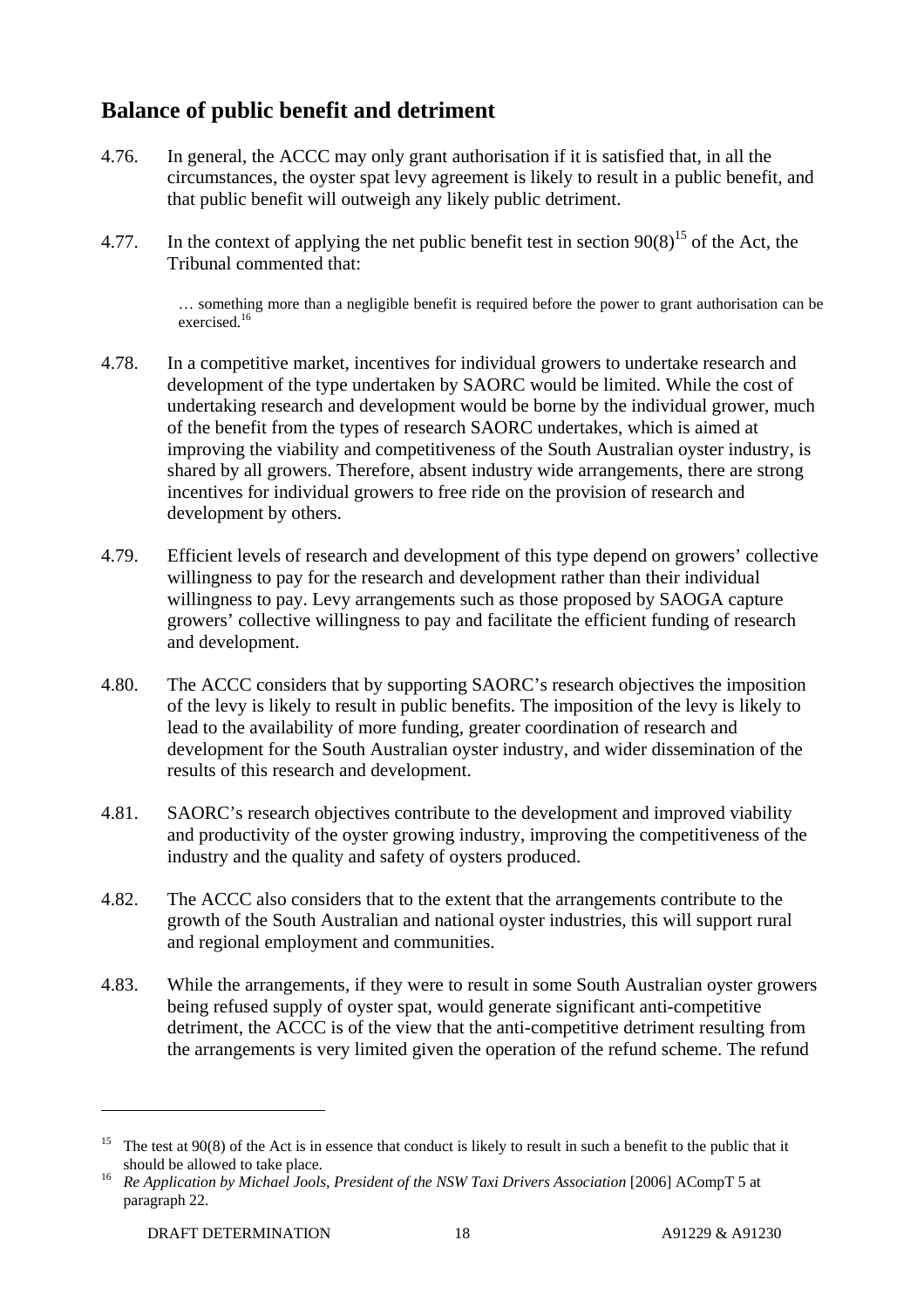scheme allows growers to choose not to participate in the arrangements without their supply of oyster spat being jeopardised.

- 4.84. The levy, at \$1 per 1000 spat, constitutes around 3 percent of the purchase price of spat. The fact that no grower has sought a refund on levies paid, and the general widespread industry support for the arrangements, suggests that growers consider that the benefit derived through the various projects to which levy funds are allocated outweigh the costs of funding those projects.
- 4.85. The ACCC considers that, in order to maintain funding levels to support research and development initiatives undertaken by SAORC at their current level, in real dollar terms, the levy should be indexed to the consumer price index as proposed by the applicant.
- 4.86. Accordingly, the ACCC considers the public benefit that is likely to result from the conduct is likely to outweigh the public detriment, including the detriment from any lessening of competition that would result. The ACCC is therefore satisfied that the tests in sections 90(6), 90(7), 90(5A) and 90(5B) are met.
- 4.87. In addition, the ACCC is satisfied that the test in section 90(8) is met as the reauthorisation sought is likely to result in such a benefit to the public that the arrangements should be allowed to take place.

## **Length of authorisation**

- 4.88. The Act allows the ACCC to grant authorisation for a limited period of time.<sup>17</sup> The ACCC generally considers it appropriate to grant authorisation for a limited period of time, so as to allow an authorisation to be reviewed in the light of any changed circumstances.
- 4.89. The SAOGA submits that it wishes to reduce the costs it incurs in reapplying for authorisation and seeks authorisation for (in descending order of preference):
	- **a** an indefinite period, or
	- $\blacksquare$  10 years, or
	- **five years.**
- 4.90. The oyster spat levy has been operating successfully for 10 years with widespread industry support. No concerns have been raised with the ACCC about the arrangements other than with respect to the initial proposal to increase the levy to \$1.50. This concern is addressed at paragraphs 4.71 to 4.75. In addition the ACCC notes the ability to seek a refund for levies paid.
- 4.91. Given the widespread industry support for the arrangements and the ability for any grower dissatisfied with the levy to seek a refund the ACCC proposes to grant authorisation to the arrangements for a further 10 years.

<sup>&</sup>lt;sup>17</sup> Section 91(1).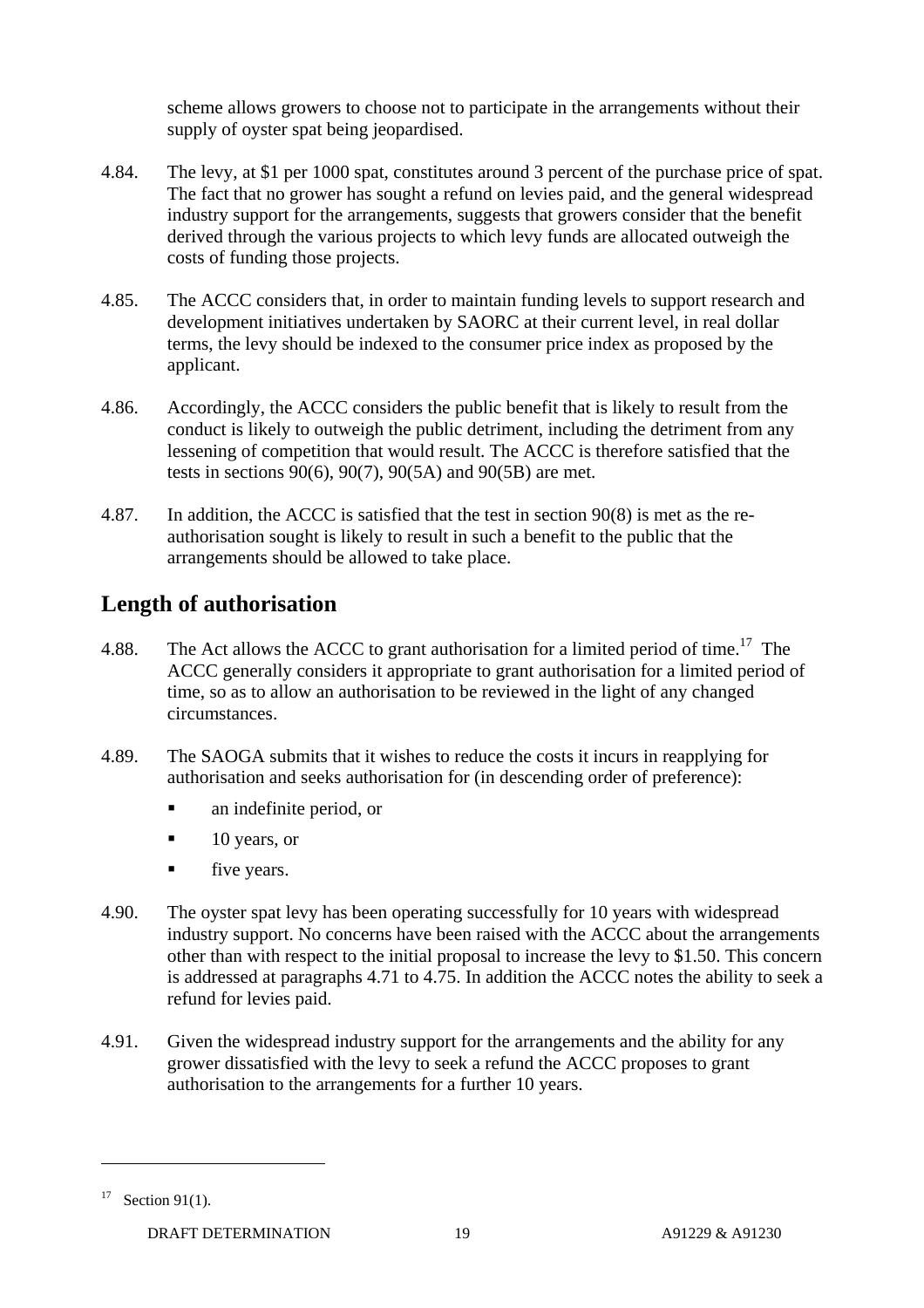4.92. The ACCC may review the authorisation, prior to the expiry of the authorisation, if there has been a material change of circumstances since the authorisation was granted.

### **Variations to the oyster spat levy agreement**

4.93. The ACCC notes that any amendments to the oyster spat levy agreement during the proposed term of this authorisation would not be covered by the proposed authorisation.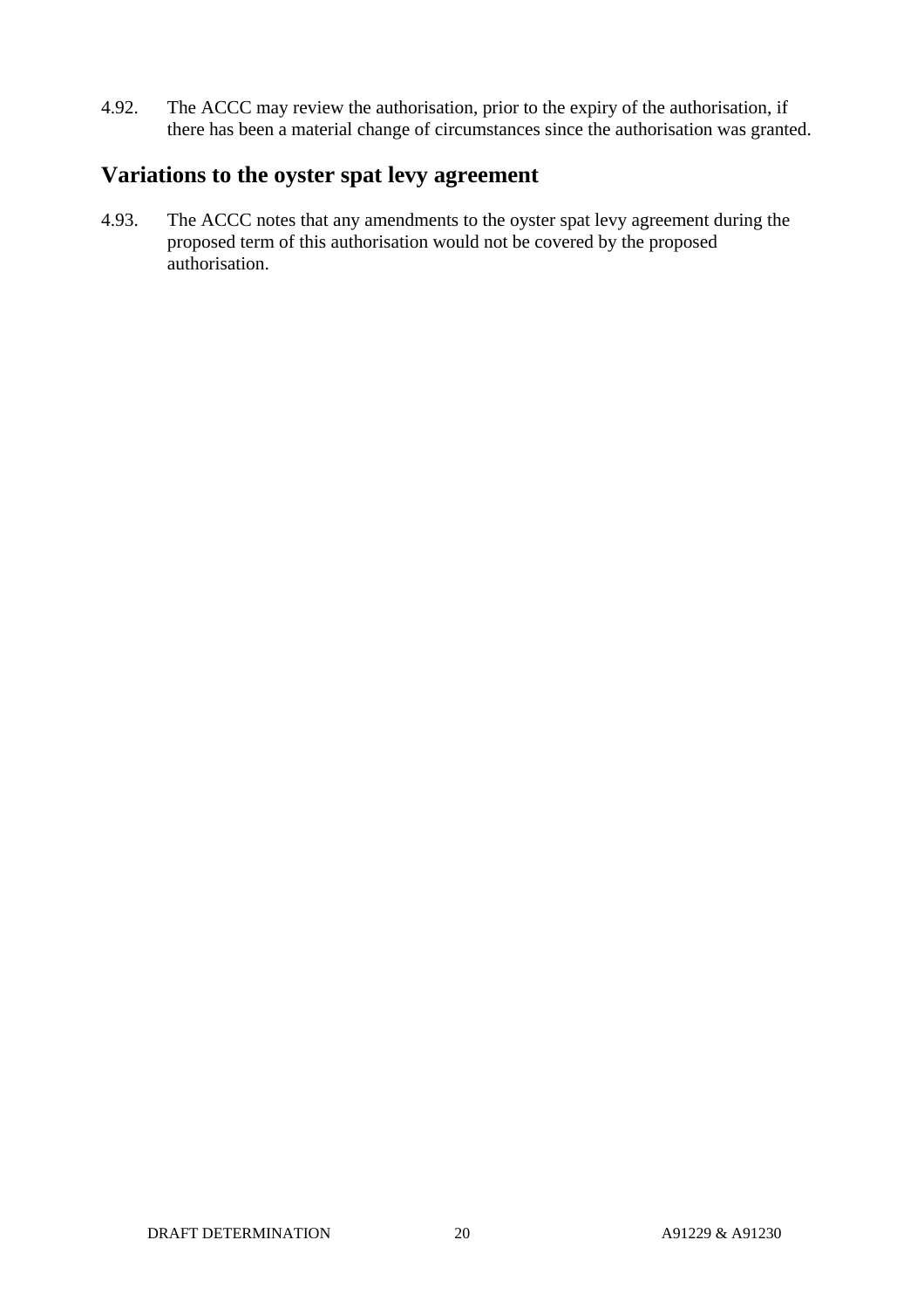## **5. Draft determination**

## **The application**

- 5.1. On 17 May 2010 the South Australian Oyster Growers Association Inc (SAOGA) lodged an application for revocation of authorisations A60024 and A60025 and substitution of authorisations A91229 and A91230 for the ones revoked.
- 5.2. Applications A91229 and A91230 were made under section 91C(1) of the Act. The initial authorisation was made under subsection 88(1).
- 5.3. In particular, SAOGA seeks authorisation to give effect to an agreement between SAOGA and five oyster hatcheries for the imposition of a levy on purchasers of oyster spat for cultivation in South Australia.
- 5.4. Section 90A(1) requires that before determining an application for authorisation the ACCC shall prepare a draft determination.

## **The net public benefit test**

- 5.5. For the reasons outlined in Chapter 4 of this draft determination, the ACCC considers that in all the circumstances the conduct for which authorisation is sought are likely to result in a public benefit that would outweigh the detriment to the public constituted by any lessening of competition arising from the arrangements. The ACCC is therefore satisfied that the tests in sections 90(6), 90(7), 90(5A) and 90(5B) are met.
- 5.6. In addition, the ACCC is satisfied that the test in section 90(8) is met as the reauthorisation sought is likely to result in such a benefit to the public that the arrangements should be allowed to take place.
- 5.7. The ACCC therefore **proposes to revoke** authorisations A60024 and A60025 **and grant** authorisations A91229 and A91230 in substitution.

## **Conduct for which the ACCC proposes to grant authorisation**

- 5.8. The ACCC proposes to revoke authorisations A60024 and A60025 and grant authorisations A91229 and A91230 in substitution.
- 5.9. The ACCC proposes to grant authorisation under section 91C(4) of the Act to SAOGA for the oyster spat levy agreement*.*
- 5.10. The ACCC proposes to grant authorisation to SAOGA for the oyster spat levy agreement for 10 years.
- 5.11. The ACCC proposes to grant authorisation for the levy, currently set at \$1.00 per 1000 oyster spat, to be adjusted on 1 January of each year commencing in 2011 to reflect any increase in the Consumer Price Index (all Groups – Adelaide) for the preceding 12 months.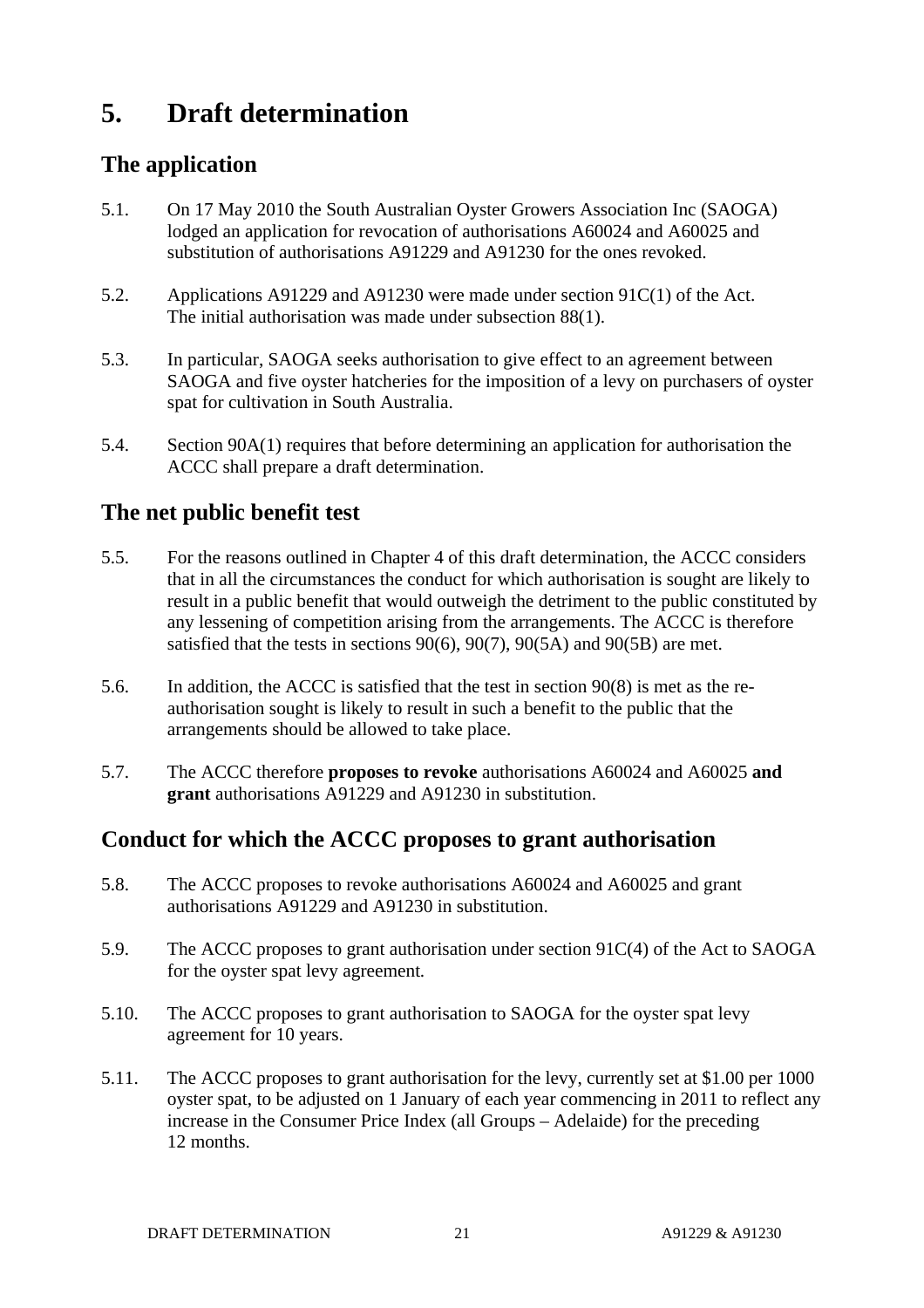- 5.12. Further, the proposed reauthorisation is in respect of the oyster spat levy agreement as it stands at the time authorisation is granted. Any changes to the oyster spat levy agreement during the term of the proposed authorisation would not be covered by the proposed reauthorisation.
- 5.13. This draft determination is made on 20 August 2010.
- 5.14. The attachments to this determination are part of the draft determination.

### **Interim authorisation**

- 5.15. On 26 July 2010, SAOGA requested interim authorisation for the oyster spat levy agreement. The ACCC grants interim authorisation to the reauthorisation on the same date as releasing this draft determination, that is 20 August 2010.
- 5.16. Interim authorisation will remain in place until the date the ACCC's final determination comes into effect or until the ACCC decides to revoke interim authorisation.

### **Further submissions**

5.17. The ACCC will now seek further submissions from interested parties. In addition, the applicant or any interested party may request that the ACCC hold a conference to discuss the draft determination, pursuant to section 90A of the Act.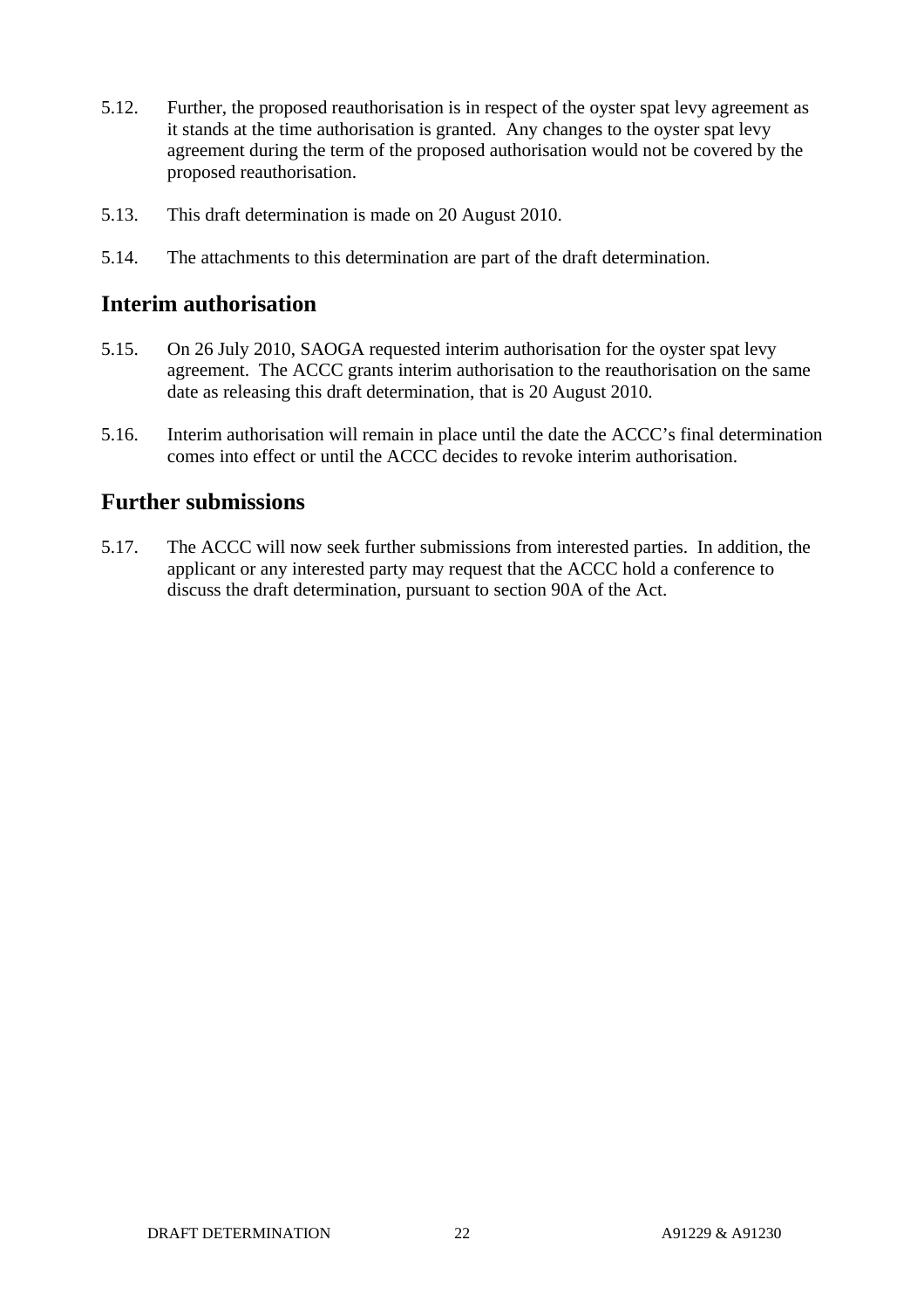## **Attachment A — the authorisation process**

The Australian Competition and Consumer Commission (the ACCC) is the independent Australian Government agency responsible for administering the *Trade Practices Act 1974*  (the Act). A key objective of the Act is to prevent anti-competitive conduct, thereby encouraging competition and efficiency in business, resulting in a greater choice for consumers in price, quality and service.

The Act, however, allows the ACCC to grant immunity from legal action in certain circumstances for conduct that might otherwise raise concerns under the competition provisions of the Act. One way in which parties may obtain immunity is to apply to the ACCC for what is known as an 'authorisation'.

The ACCC may 'authorise' businesses to engage in anti-competitive conduct where it is satisfied that the public benefit from the conduct outweighs any public detriment.

The ACCC conducts a public consultation process when it receives an application for authorisation. The ACCC invites interested parties to lodge submissions outlining whether they support the application or not, and their reasons for this.

After considering submissions, the ACCC issues a draft determination proposing to either grant the application or deny the application.

Once a draft determination is released, the applicant or any interested party may request that the ACCC hold a conference. A conference provides all parties with the opportunity to put oral submissions to the ACCC in response to the draft determination. The ACCC will also invite the applicant and interested parties to lodge written submissions commenting on the draft.

The ACCC then reconsiders the application taking into account the comments made at the conference (if one is requested) and any further submissions received and issues a final determination. Should the public benefit outweigh the public detriment, the ACCC may grant authorisation. If not, authorisation may be denied. However, in some cases it may still be possible to grant authorisation where conditions can be imposed which sufficiently increase the benefit to the public or reduce the public detriment.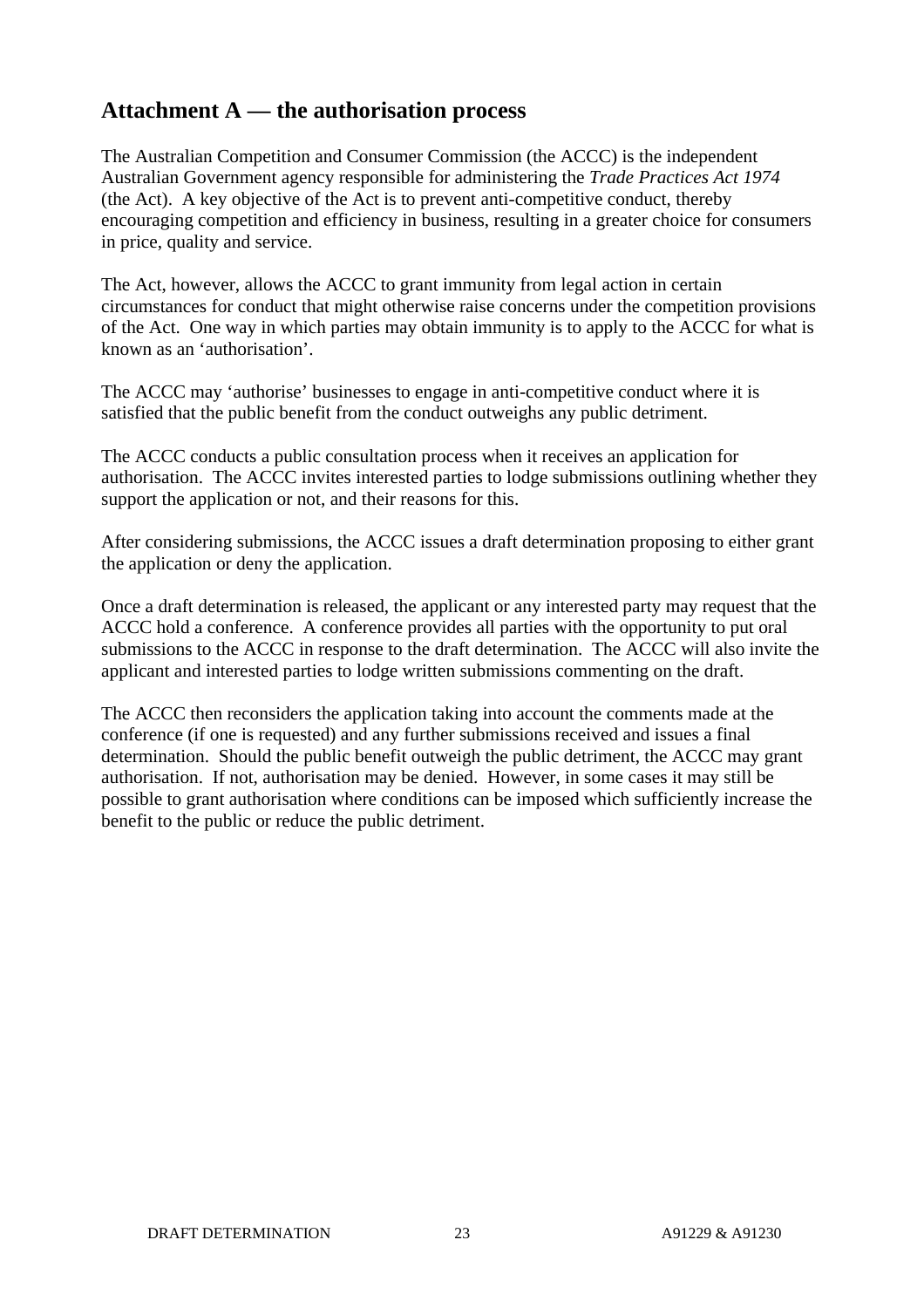## **Attachment B — chronology of ACCC assessment for applications A91229 & A91230**

The following table provides a chronology of significant dates in the consideration of the application by the South Australian Oyster Growers Association Inc.

| <b>DATE</b>    | <b>ACTION</b>                                                                                                         |
|----------------|-----------------------------------------------------------------------------------------------------------------------|
| 17 May 2010    | Application for revocation and substitution lodged with the ACCC.                                                     |
| 16 June 2010   | Closing date for submissions from interested parties in relation to the<br>substantive application for authorisation. |
| 12 July 2010   | Submission received from SAOGA in response to interested party<br>submissions.                                        |
| 26 July 2010   | Application for interim authorisation lodged with the ACCC.                                                           |
| 4 August 2010  | Closing date for submissions from interested parties in relation to the<br>request for interim authorisation.         |
| 20 August 2010 | Draft determination issued and the ACCC granted interim authorisation.                                                |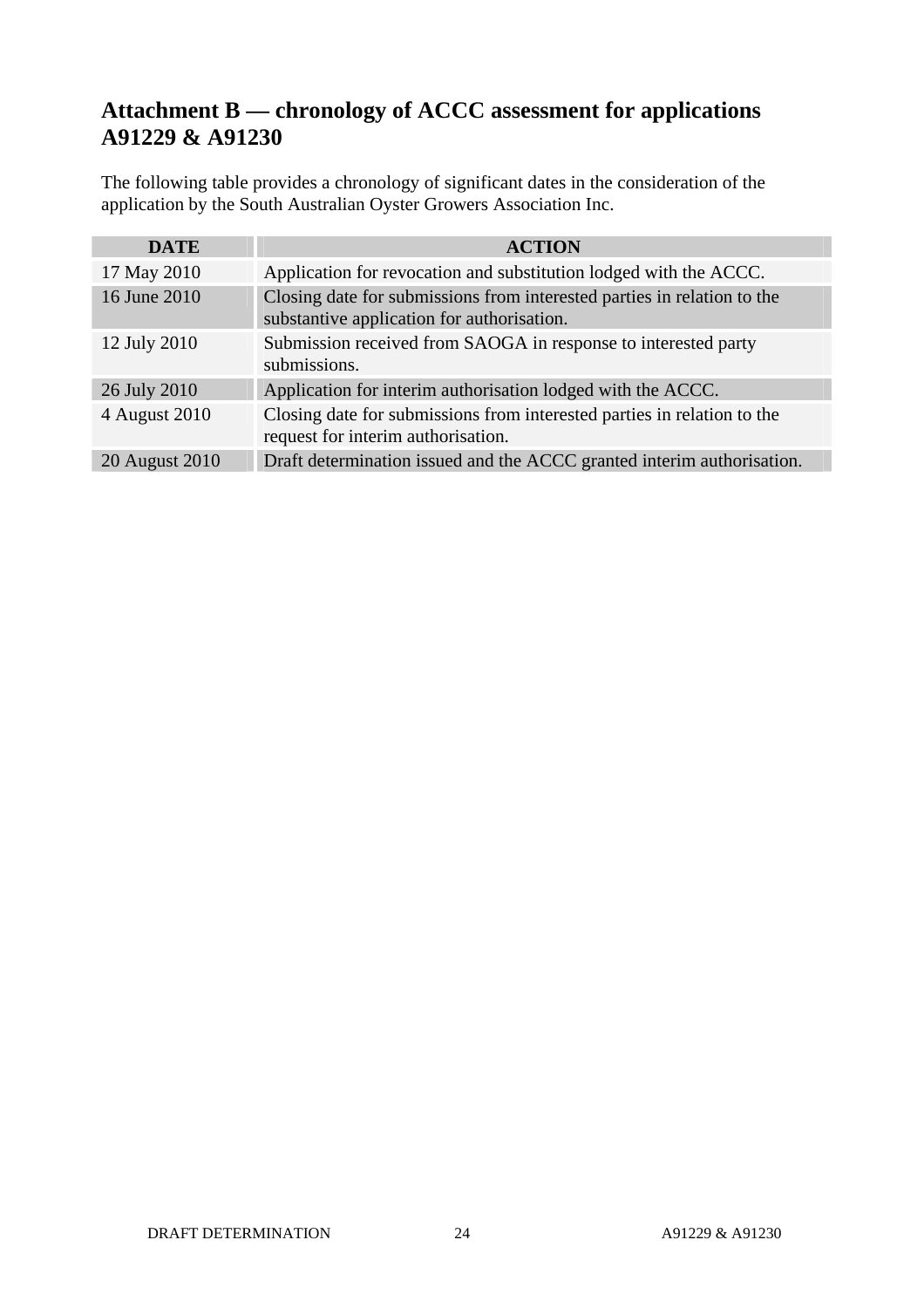## **Attachment C — the tests for authorisation and other relevant provisions of the Act**

#### **Trade Practices Act 1974**

**Section 90—Determination of applications for authorisations**

- (1) The Commission shall, in respect of an application for an authorization:
	- (a) make a determination in writing granting such authorization as it considers appropriate; or
	- (b) make a determination in writing dismissing the application.
- (2) The Commission shall take into account any submissions in relation to the application made to it by the applicant, by the Commonwealth, by a State or by any other person.

Note: Alternatively, the Commission may rely on consultations undertaken by the AEMC: see section 90B.

- (4) The Commission shall state in writing its reasons for a determination made by it.
- (5) Before making a determination in respect of an application for an authorization the Commission shall comply with the requirements of section 90A.

Note: Alternatively, the Commission may rely on consultations undertaken by the AEMC: see section 90B.

- (5A) The Commission must not make a determination granting an authorisation under subsection 88(1A) in respect of a provision of a proposed contract, arrangement or understanding that would be, or might be, a cartel provision, unless the Commission is satisfied in all the circumstances:
	- (a) that the provision would result, or be likely to result, in a benefit to the public; and
	- (b) that the benefit would outweigh the detriment to the public constituted by any lessening of competition that would result, or be likely to result, if:
		- (i) the proposed contract or arrangement were made, or the proposed understanding were arrived at; and
		- (ii) the provision were given effect to.
- (5B) The Commission must not make a determination granting an authorisation under subsection 88(1A) in respect of a provision of a contract, arrangement or understanding that is or may be a cartel provision, unless the Commission is satisfied in all the circumstances:
	- (a) that the provision has resulted, or is likely to result, in a benefit to the public; and
	- (b) that the benefit outweighs or would outweigh the detriment to the public constituted by any lessening of competition that has resulted, or is likely to result, from giving effect to the provision.
- (6) The Commission shall not make a determination granting an authorization under subsection 88(1), (5) or (8) in respect of a provision (not being a provision that is or may be an exclusionary provision) of a proposed contract, arrangement or understanding, in respect of a proposed covenant, or in respect of proposed conduct (other than conduct to which subsection 47(6) or (7) applies), unless it is satisfied in all the circumstances that the provision of the proposed contract, arrangement or understanding, the proposed covenant, or the proposed conduct, as the case may be, would result, or be likely to result, in a benefit to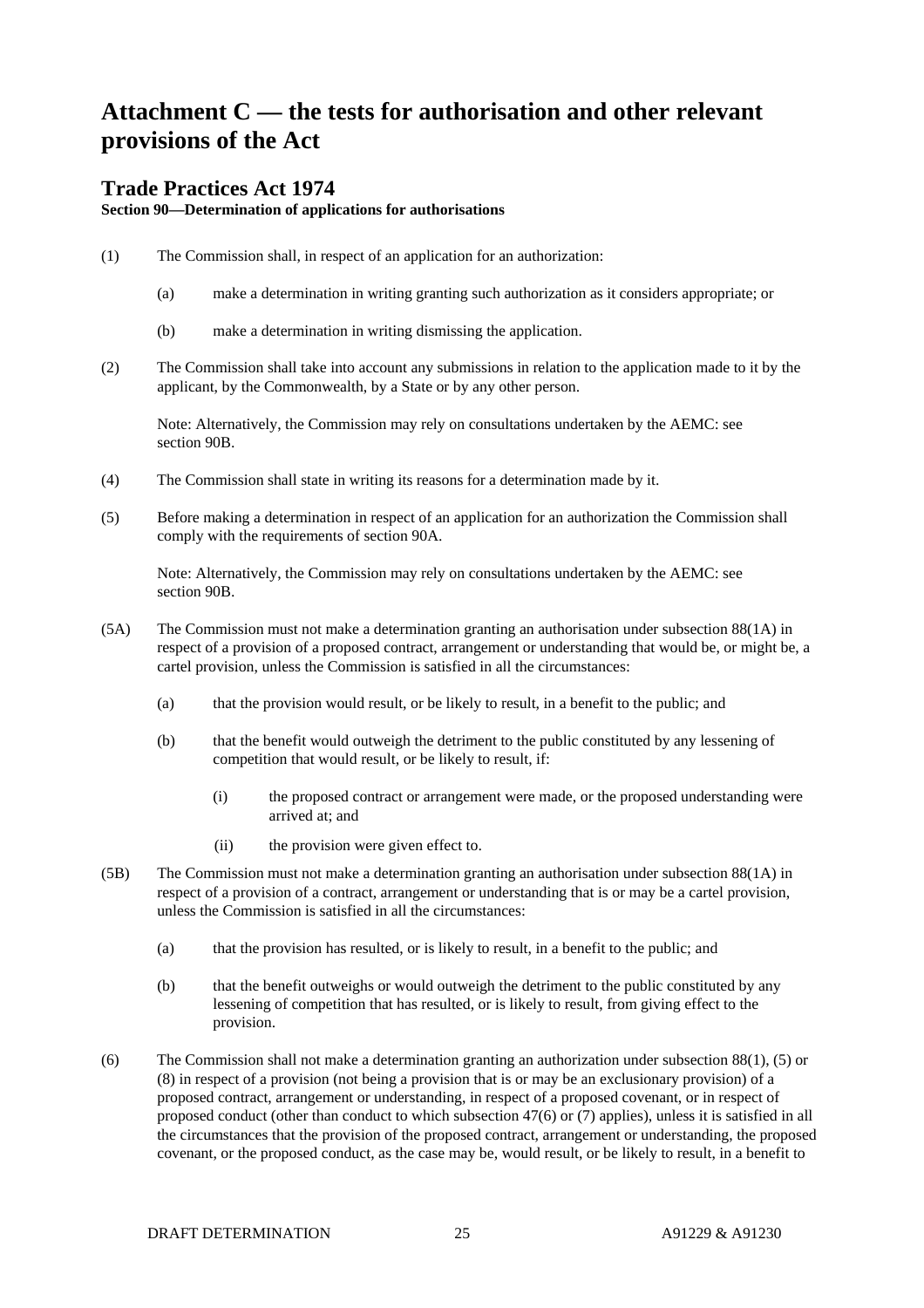the public and that that benefit would outweigh the detriment to the public constituted by any lessening of competition that would result, or be likely to result, if:

- (a) the proposed contract or arrangement were made, or the proposed understanding were arrived at, and the provision concerned were given effect to;
- (b) the proposed covenant were given, and were complied with; or
- (c) the proposed conduct were engaged in;

as the case may be.

- (7) The Commission shall not make a determination granting an authorization under subsection 88(1) or (5) in respect of a provision (not being a provision that is or may be an exclusionary provision) of a contract, arrangement or understanding or, in respect of a covenant, unless it is satisfied in all the circumstances that the provision of the contract, arrangement or understanding, or the covenant, as the case may be, has resulted, or is likely to result, in a benefit to the public and that that benefit outweighs or would outweigh the detriment to the public constituted by any lessening of competition that has resulted, or is likely to result, from giving effect to the provision or complying with the covenant.
- (8) The Commission shall not:
	- (a) make a determination granting:
		- (i) an authorization under subsection 88(1) in respect of a provision of a proposed contract, arrangement or understanding that is or may be an exclusionary provision; or
		- (ii) an authorization under subsection 88(7) or (7A) in respect of proposed conduct; or
		- (iii) an authorization under subsection 88(8) in respect of proposed conduct to which subsection 47(6) or (7) applies; or
		- (iv) an authorisation under subsection 88(8A) for proposed conduct to which section 48 applies;

unless it is satisfied in all the circumstances that the proposed provision or the proposed conduct would result, or be likely to result, in such a benefit to the public that the proposed contract or arrangement should be allowed to be made, the proposed understanding should be allowed to be arrived at, or the proposed conduct should be allowed to take place, as the case may be; or

- (b) make a determination granting an authorization under subsection 88(1) in respect of a provision of a contract, arrangement or understanding that is or may be an exclusionary provision unless it is satisfied in all the circumstances that the provision has resulted, or is likely to result, in such a benefit to the public that the contract, arrangement or understanding should be allowed to be given effect to.
- (9) The Commission shall not make a determination granting an authorization under subsection 88(9) in respect of a proposed acquisition of shares in the capital of a body corporate or of assets of a person or in respect of the acquisition of a controlling interest in a body corporate within the meaning of section 50A unless it is satisfied in all the circumstances that the proposed acquisition would result, or be likely to result, in such a benefit to the public that the acquisition should be allowed to take place.
- (9A) In determining what amounts to a benefit to the public for the purposes of subsection (9):
	- (a) the Commission must regard the following as benefits to the public (in addition to any other benefits to the public that may exist apart from this paragraph):
		- (i) a significant increase in the real value of exports;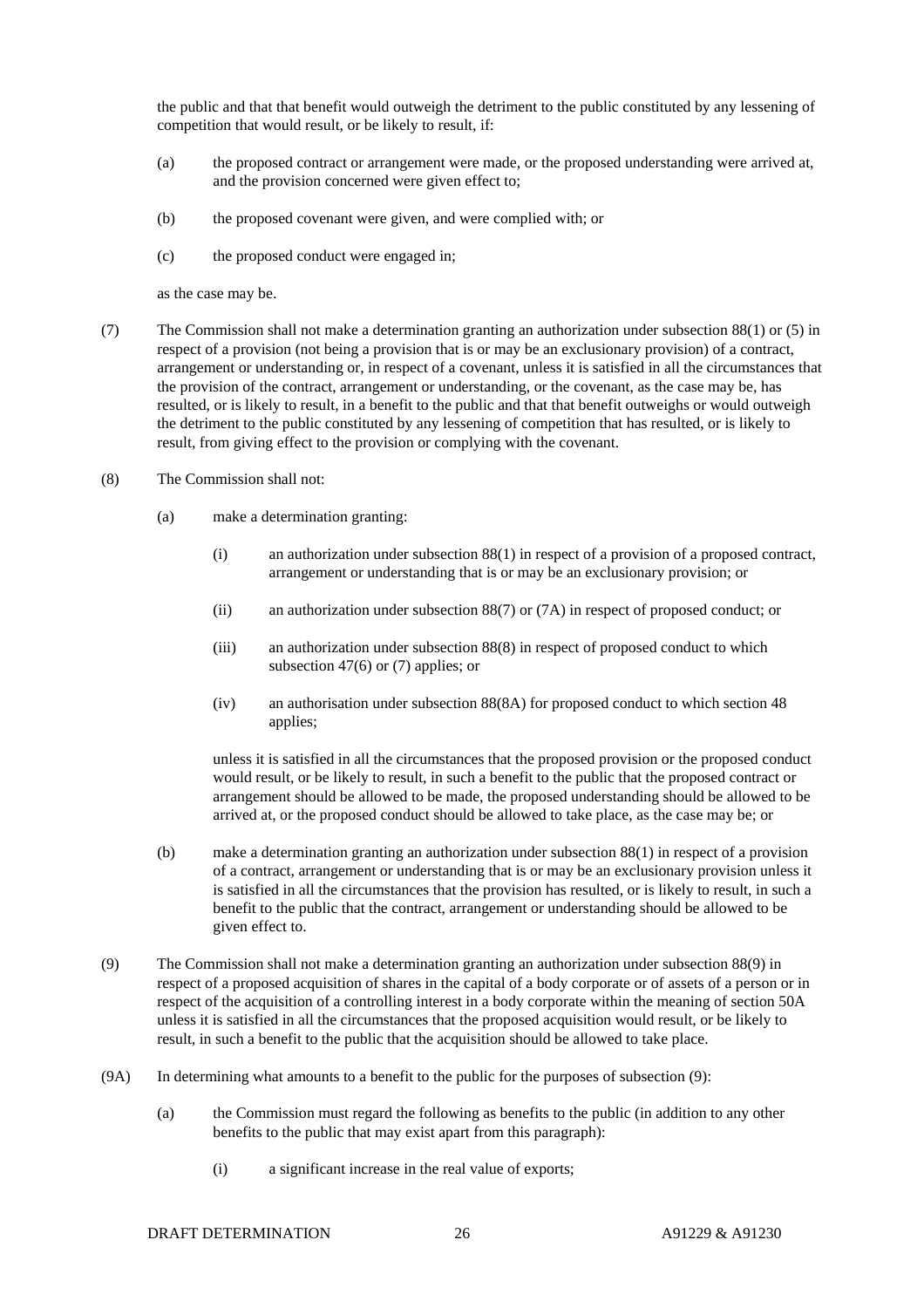- (ii) a significant substitution of domestic products for imported goods; and
- (b) without limiting the matters that may be taken into account, the Commission must take into account all other relevant matters that relate to the international competitiveness of any Australian industry.

## **Variation in the language of the tests**

There is some variation in the language in the Act, particularly between the tests in sections 90(6) and 90(8).

The Australian Competition Tribunal (the Tribunal) has found that the tests are not precisely the same. The Tribunal has stated that the test under section 90(6) is limited to a consideration of those detriments arising from a lessening of competition but the test under section 90(8) is not so limited. $18$ 

However, the Tribunal has previously stated that regarding the test under section 90(6):

[the] fact that the only public detriment to be taken into account is lessening of competition does not mean that other detriments are not to be weighed in the balance when a judgment is being made. Something relied upon as a benefit may have a beneficial, and also a detrimental, effect on society. Such detrimental effect as it has must be considered in order to determine the extent of its beneficial effect.<sup>19</sup>

Consequently, when applying either test, the ACCC can take most, if not all, public detriments likely to result from the relevant conduct into account either by looking at the detriment side of the equation or when assessing the extent of the benefits.

Given the similarity in wording between sections 90(6) and 90(7), the ACCC considers the approach described above in relation to section 90(6) is also applicable to section 90(7). Further, as the wording in sections 90(5A) and 90(5B) is similar, this approach will also be applied in the test for conduct that may be a cartel provision.

## **Conditions**

The Act allows the ACCC to grant authorisation subject to conditions.<sup>20</sup>

## **Future and other parties**

Applications to make or give effect to contracts, arrangements or understandings that might substantially lessen competition or constitute exclusionary provisions may be expressed to extend to:

• persons who become party to the contract, arrangement or understanding at some time in the future $^{21}$ 

<sup>&</sup>lt;sup>18</sup> *Australian Association of Pathology Practices Incorporated* [2004] ACompT 4; 7 April 2004. This view was supported in *VFF Chicken Meat Growers' Boycott Authorisation* [2006] AcompT9 at paragraph 67.

<sup>19</sup> *Re Association of Consulting Engineers, Australia* (1981) ATPR 40-2-2 at 42788. See also: *Media Council case* (1978) ATPR 40-058 at 17606; and *Application of Southern Cross Beverages Pty. Ltd., Cadbury* 

*Schweppes Pty Ltd and Amatil Ltd for review* (1981) ATPR 40-200 at 42,763, 42766.<br><sup>20</sup> Section 91(3).